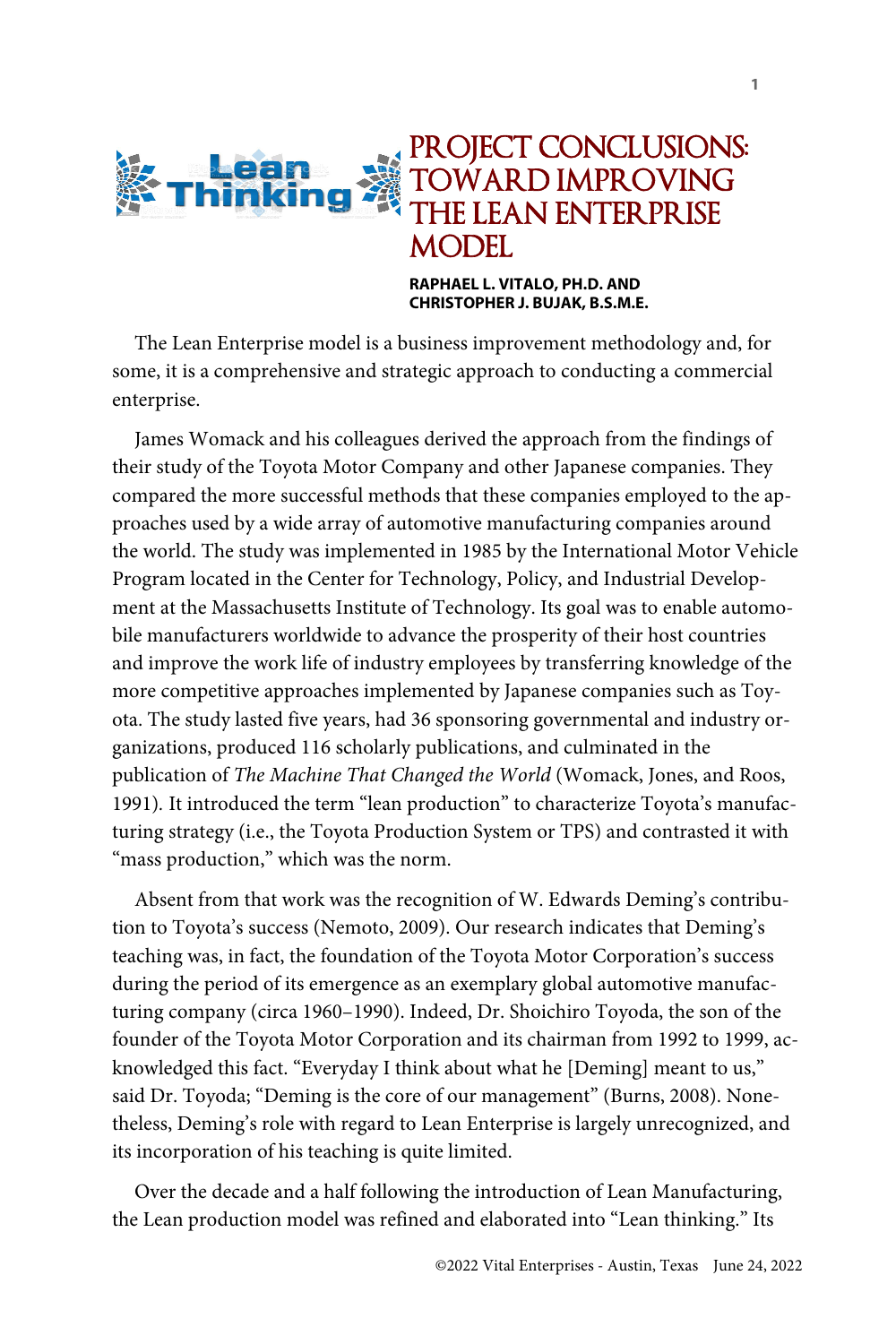guidance was applied to a wide variety of commercial enterprises, including both manufacturing and nonmanufacturing businesses. During this period, its authors expanded Lean thinking's guidance by incorporating their understanding of additional elements of Toyota's strategic perspective and operating methods. Despite the model's expansion of perspective, in practice, the main focus of Lean Enterprise has always been on business operations.

*When implemented with the aim of benefiting all stakeholders inclusively*, Lean thinking increases the value received by customers, reduces operating costs, and provides employees the opportunity to experience pride in the products they produce and the services they deliver. It also yields new learning, improved employee engagement, elevated teamwork, and has raised the performance of businesses on traditional measures of business success. The histories of companies applying Lean thinking including Wiremold (Emiliani, 2007), Danaher (DeLuzio, 2019), and, most recently, General Electric (Kellner, 2020), attest to the benefits it can deliver, as well as the outcomes produced by Kaizen improvement events (see, for example, Bujak and Vecellio, 2014; Reed, 2004; Vitalo, 2005; Vitalo and Guy, 2004; Vitalo and Lowery, 2003).

## **Problems in Applying the Lean Enterprise Model**

As the lead-in sentence of the last paragraph suggests, the uses to which the methods of Lean Enterprise are applied vary considerably and, with that variation, so do its results. This variation in understanding about what the purpose of Lean Enterprise is, as viewed by Lean community members, is but one of the problems that limit the utility of the Lean Enterprise model. This project explored this and other problems related to applying the Lean Enterprise model and the possibility of remedying them. The issues addressed included

- conflicting perspectives across the Lean community about the ultimate end a Lean Enterprise pursues,
- inconsistencies in the operational definitions of key Lean terms,
- gaps in the knowledge needed to know the "Why" behind the elements of Lean thinking, and
- the obstacles to resolving Lean's problems in an authoritative way.

**What is the Aim of a Lean Enterprise?**

What is the ultimate goal of applying Lean thinking? As reported in our technical paper, *The Missing Pieces in the Lean Enterprise Model* (Vitalo and Bujak, 2019), our research uncovered disagreement among Lean community members about the ultimate purpose Lean serves. While members disagreed in their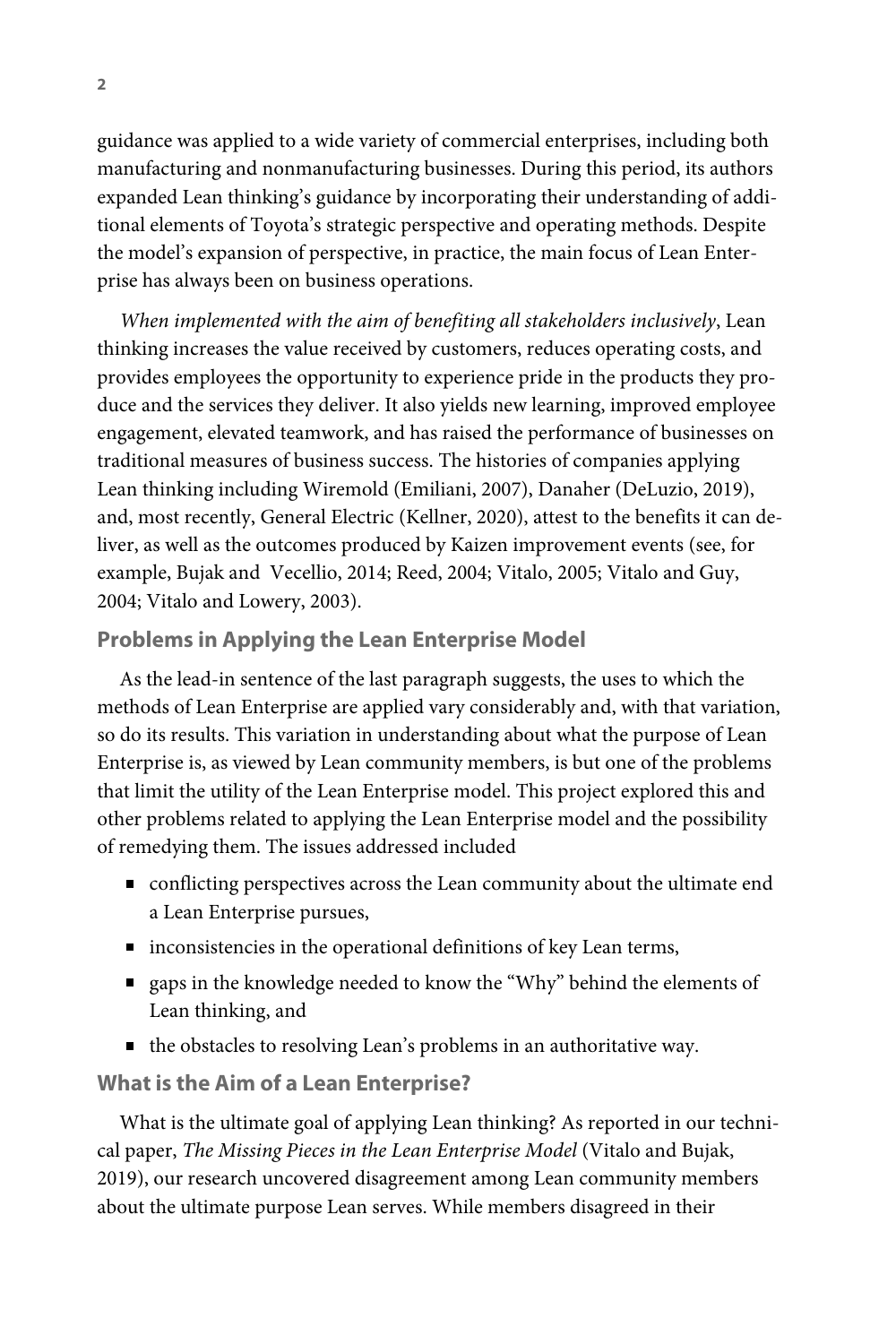answers, everyone spoke with confidence, and all appeared to anchor their responses in their personal experiences, training, and readings.

At least a third of community members stated that Lean is all about "efficiency and cost reduction" with the intent of maximizing profitability for a company. Such thinking can find a referent in Taichi Ohno's statements that "the most important objective of the Toyota system has been to increase production efficiency by consistently and thoroughly eliminating waste" and "... all considerations and improvement ideas, when boiled down, must be tied to cost reduction. Saying this in reverse, the criterion of all decisions is whether cost reduction can be achieved" (Ohno, 1988, page 53).

Another portion of Lean community members saw Lean aim as continuous improvement with a focus on applying Lean tools (e.g., 6S, Kaizen, TPM) to accomplish this end. They saw the work of Lean as uncovering and eliminating waste as it appears in work processes and as a result of features of a work setting. Waste consumes resources but does not produce a customer benefit or it creates safety hazards that endanger workers.

A final segment of community members saw Lean's as a strategic approach to managing a business. Their minds focused on the extended value stream and saw Lean Enterprise as a cooperative effort that integrated the contributions of all stakeholders in an effort to maximize the delivery of value to customers. They also saw it as including a different approach to leading and involving people, one that recognizes the knowledge and creativity of workers. In their thinking, the Lean approach emphasized the importance of engaging people's minds, aligning their efforts to the purpose of maximizing the delivery of value to customers, developing people's knowledge and skills, and providing them opportunities to contribute to improving their business and sharing in the benefits they generate.

As stated above, members of each of these segments spoke with confidence about their understanding of Lean. Mark Graban (2007), for example, has such confidence in his understanding that he feels able to judge which applications of Lean are genuine and which were what he has termed, L.A.M.E ("Lean as Misguidedly Implemented"). Yet, it was other Lean community members, acting with equal confidence to his, that implemented the projects he labeled L.A.M.E.

The confusion implied by these different perspectives was confirmed by the findings of a survey implemented by Womack (Womack, 2010). To his "surprise"—but not ours—Womack discovered that "Many of you [Lean practitioners] identified confusion about the meaning of Lean as a barrier to progress in your organization [sic]" (Womack, 2010a).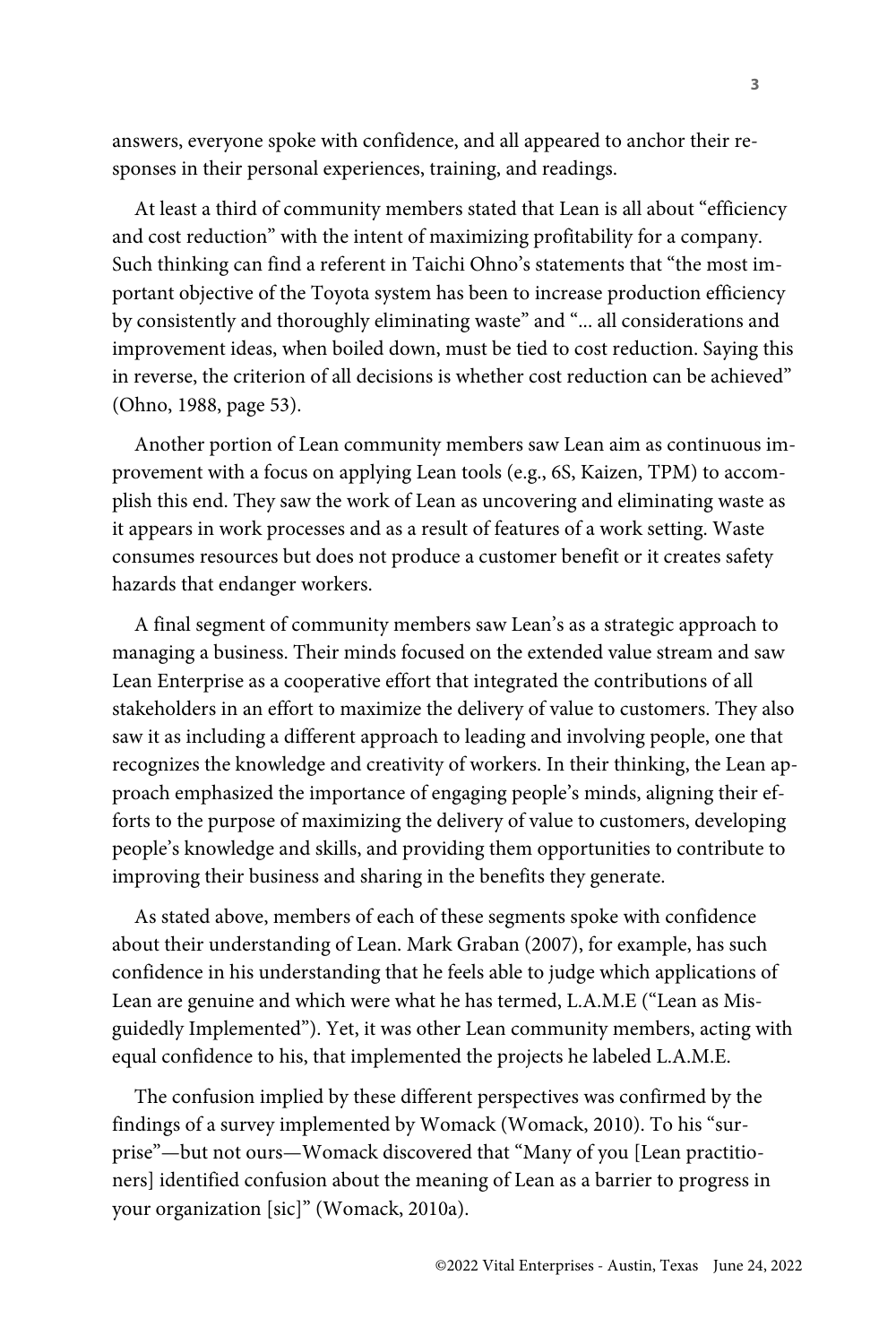The significance of this definitional problem seems poorly grasped by Lean community members. A set of ideas coheres into a system *only* when they are organized around a single aim. The aim of each system determines the relevance of each component within it and the role it performs. It defines the relationships among elements and regulates how they interoperate to achieve the system's aim. The necessity for a definitive statement of a system's aim applies to every system whether human or mechanical (Barnard, 1968; Deming, 2000). Thus, the purpose of Lean Enterprise, the ultimate end that its approach to commerce is to serve, determines the validity and meaning of all other assertions one may make about it. Its absence renders Lean thinking a mere collection of ideas with no way to detect which ideas truly belong in its ensemble of thought or which applications are proper to its purposes. Consequently, "Lean thinking" becomes a label for a set of tools and activities applied by different people, in different ways, and for different purposes.

## **Inconsistencies in the Operational Definitions of Key Lean Metrics**

Apart from the confusion about Lean's ultimate goal, there is also confusion at the detailed level within Lean thinking. Metrics, such as value-added ratio, cycle time, lead time, throughput time, and processing time are central to applying Lean methods and gauging the elimination of waste, an important Lean objective. Yet, the operational definitions of these terms vary (Vitalo, 2014). For the sake of brevity, this report will focus here on the value-added ratio and cycle time. Vitalo (2014) discussed in detail the problems with the remaining metrics listed above.

The value-added ratio reflects the percentage of work time spent on activities that materially change an output in ways the customer values (termed "valueadding time). Based on my past studies, I assumed that the ingredients used to compute the VAR were cycle time and value-adding time. At least one important primary source in Lean literature, however, uses *lead time not cycle time* in its computation of VAR (Jones and Womack, 2009). The two documented methods do not produce the same result. This discovery triggered a further investigation of the other elements used to compute VAR. The first metric Vitalo (2014) checked was cycle time.

We never had any doubt about cycle time's meaning or how to measure it until Vitalo's research report (2014). What he found was that there is no standard definition of what cycle time refers to or how to measure it. For example, Rather and Shook (1999, p. 19) state that cycle time is "the time that elapses between one part coming out of the process to the next part." That definition is easy to envision. For example, stand at the end of a process, detect the exist of an output, start the timer, detect the exit of the next output, and stop the timer. Later in the same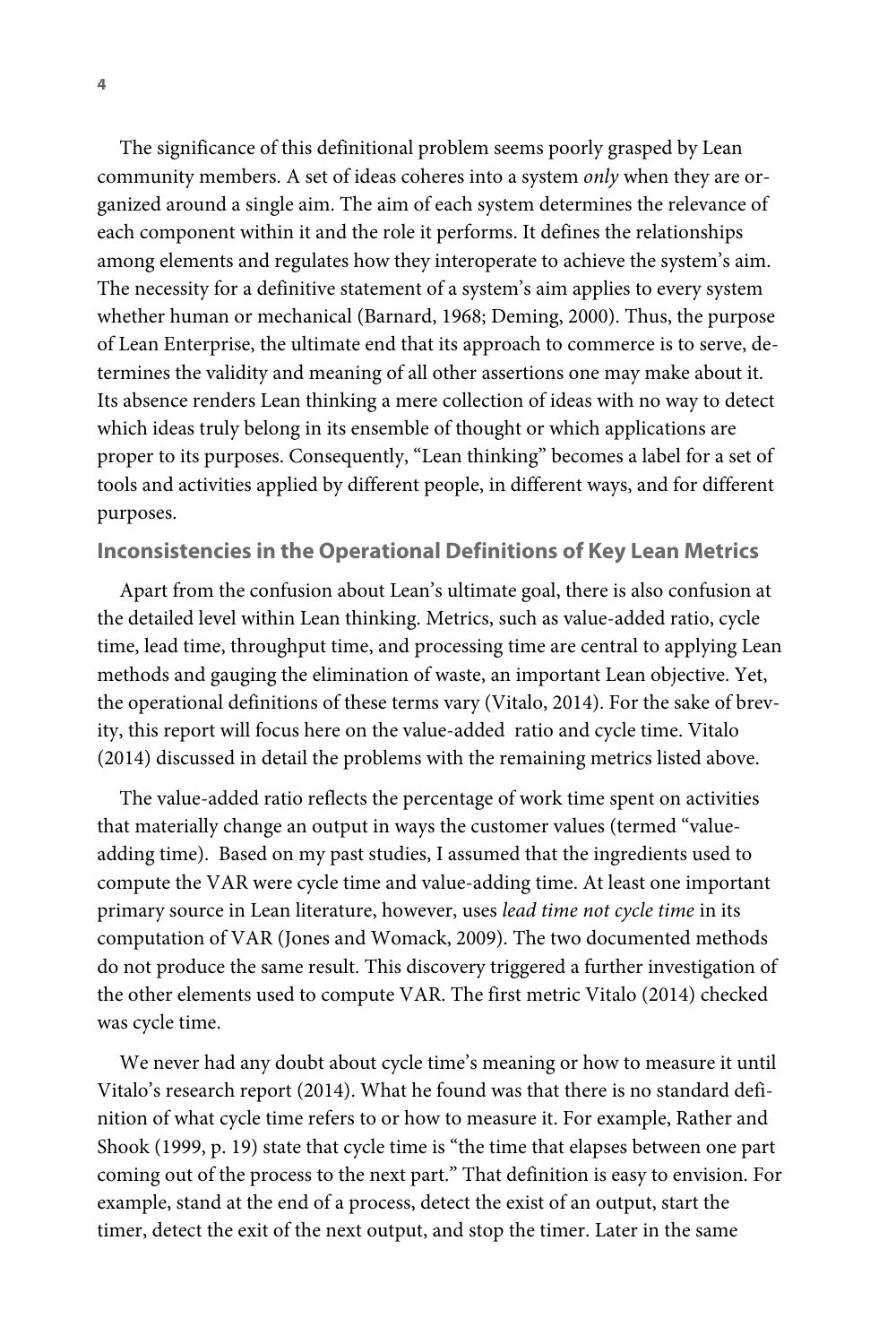work, however, they also define cycle time as "the time it takes an operator to go through all of their [sic] work elements before repeating them" (ibid, p. 21). Unfortunately, these definitions *do not* necessarily coincide.

Using Rather and Shook's first definition of cycle time, one measures the time interval between the emergence of Output A and Output B. The result includes all the time expended by all the activities that shape that product as it passes through *the critical path of a process*. The critical path of a process is the sequence of activities that determine *the minimal time* an output can be generated by the process. It is only time spent on the critical path that affects the interval between outputs exiting a process. Thus, it does not reflect all the people or machine operating time expended in the process since some of this may be done in parallel and, therefore, occur "*off the critical path*."

Using Rather and Shook's second definition, one's focus for calculating cycle time is the time spent by people doing work. As just stated, not all work within a process is on its critical path. Applying this second formulation, one would measure work done on the critical path *and* off the critical path in subprocesses that are implemented in parallel. The cycle time computed by this method would be much greater than the cycle time as computed by the first definition. Also, if we strictly apply the phrase "time spent by people doing work," it would mean that we would not include unattended machine operations, however, that time would be included in Rather and Shook's first definition of cycle time.

# **Gaps in the Knowledge Needed to Know the "Why" Behind the Elements of Lean Thinking**

While not crediting W. Edwards Deming for this principle, Lean thinking embraces Deming's assertion that decision making should be guided by knowledge not tradition or the imitation of others. Complex systems, such as commercial organizations, are destabilized when people take action without a fundamental understanding of the dynamics that control the system's performance (Deming. 2000; Forrester, 2010). Our research uncovered a number of key decision-making areas where definitive knowledge for guiding decision makers was lacking. These included lack of knowledge to guide one in

- discriminating the ends served and controlling values that should determine the application of Lean tools in specific, but common, circumstances;
- determining how certain executive functions should be implemented; and
- explaining the "why" behind Lean management rubrics.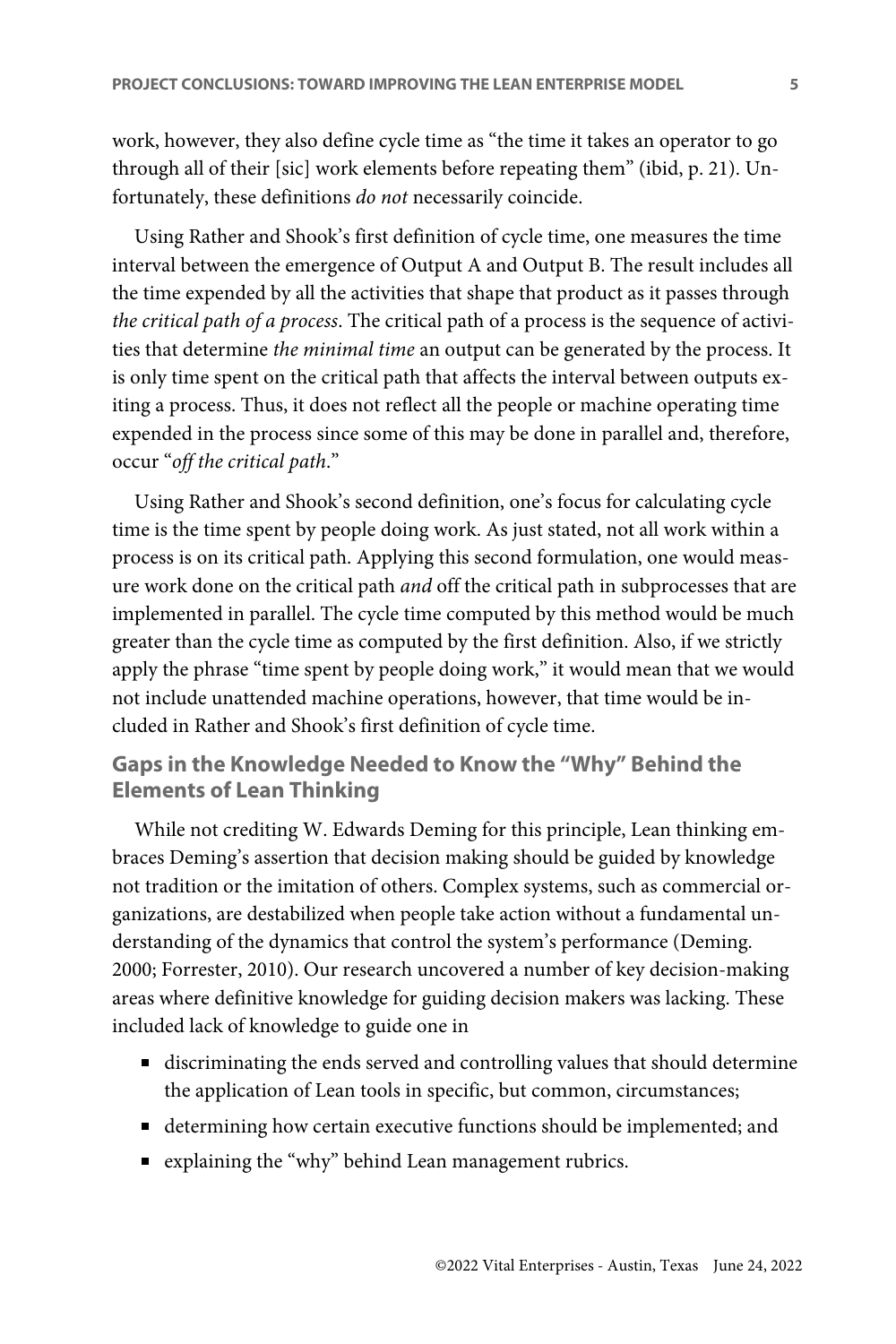By "definitive knowledge," we mean a set of authoritative concepts and principles expressed, endorsed, and applied consistently across the community of people who represent a particular system of thought—in our case, the Lean community. **Ends Served and Controlling Values for Tool Applications**

Certainly everyone in the Lean community will agree that Lean is about driving waste out of processes and the organization of work areas. But, we could not find agreement across the Lean literature about how the benefits of waste removal should be shared or applied. Should they be disbursed to owners or shareholders as the popularly endorsed aim of a Capitalist enterprise suggests (Bainbridge, 2012; Friedman, 1970)? Should some of it be put at risk by applying it to discovering better ways to meet customer needs? If so, how does one assess the amount of profit to apply? Should the increased profits produced by reduced costs at current prices be shared with employees, returned to customers, or both? Who decides such issues and what guidance does one use to decide these questions?

As an example of another decision about which clarity is lacking: Can one properly apply Lean tools to downsizing a company? This certainly has been done. If you say "Yes," then how do you resolve the application of Lean tools to downsizing with Womack's assertion that, "those of us in the Lean Community have always said that we won't work with enterprises that use Lean knowledge to eliminate jobs" (Womack, 2016). If you say "No," do not use Lean tools to downsize, then how do you resolve your position with Ohno's assertion that "we consider a manpower reduction policy, as a means of cost reduction, the most critical condition for a business's success" (Ohno, 1988, page 53).

Similarly, should one use Lean tools to drive cost reduction *solely* for the purposes of increasing the company's profits? Is that consistent with the purpose of maximizing the delivery of value to customers or the notion of generating benefits for all inclusively? Case law has repeatedly asserted that the responsibility of commercial corporations is to maximize profits for their shareholders.<sup>1</sup> Achieving this end has been the main interest of every Fortune 500 business with which we have worked despite what their public speech about their purpose, vision, and core values asserts. And, as you recall, perhaps a third of all Lean community members agree with this use. But, if you accept Emiliani's position (Emiliani, 2004, 2011), you will not. He decries what he sees as the dominant business thinking which, he terms, "zero-sum thinking." By that calculus, one stakeholder can only improve his or her wins at the cost of other stakeholders. Owners maximize their profits by keeping them, not sharing them. Given Emiliani's position, can any capitalist

<sup>&</sup>lt;sup>1</sup> For example, see Dodge v. Ford Motor Co. 170 N.W. 668 (Mich. 1919).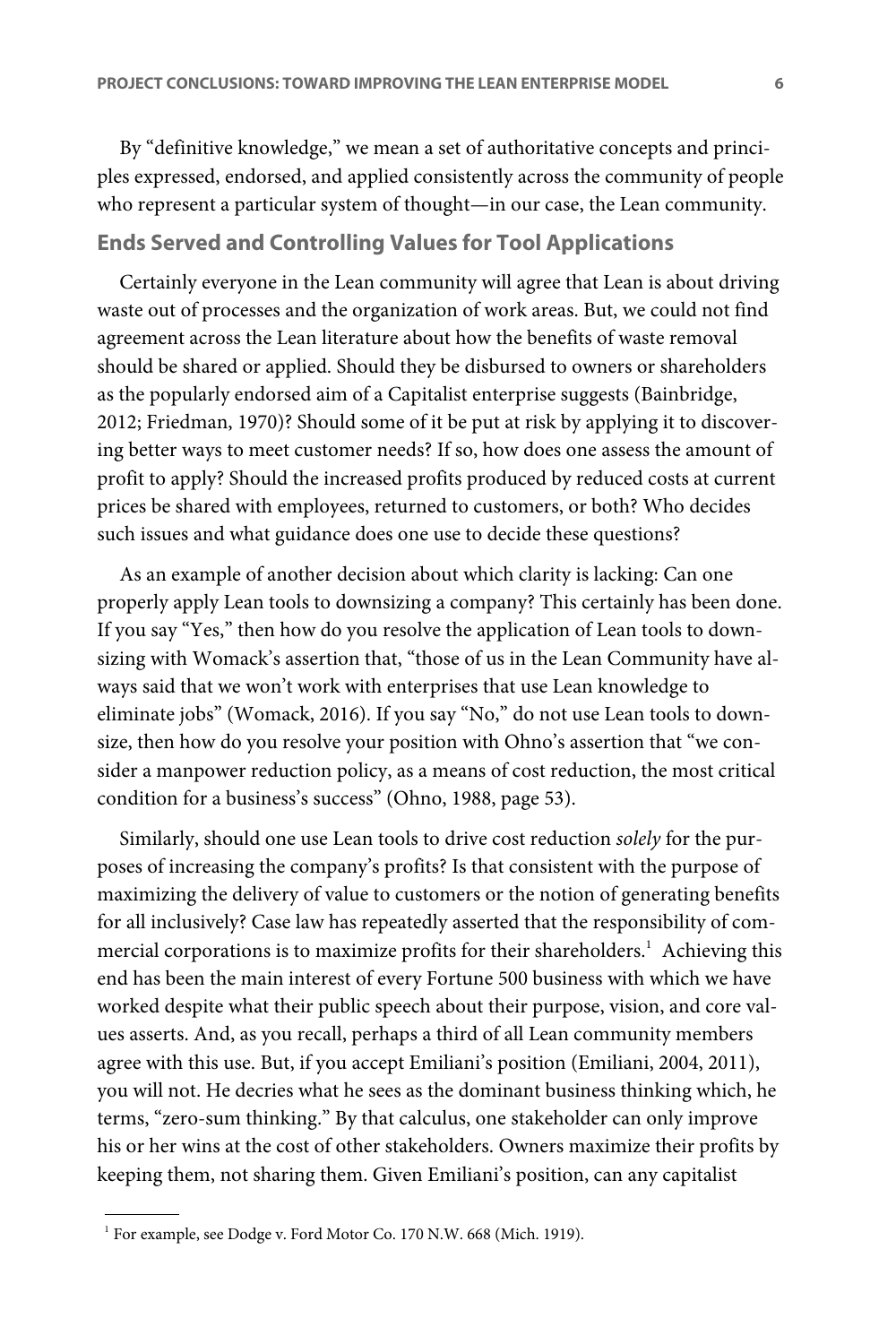enterprise whose commercial model defines the purpose of commerce as maximizing the producer's profits (see below) be a Lean enterprise?

The above are just a sample of the decisions one faces in "properly" applying Lean methods. And, in our research of a wide number of such decisions Vitalo and Bujak, 2019), Lean thinking lacks a consistent and authoritative set of knowledge to guide one in choosing the right course of action.

## **Executive Functions Guidance**

Executive functions are those activities that ensure an organization maintains itself as a whole and viable enterprise capable of accomplishing its purpose (Barnard, 1968). They include activities such as defining a company's business intent, designing the organization, setting yearly goals, developing plans, solving organizational problems, and improving organizational performance. They also include the activities that ensure the presence, engagement, and effective contribution of each person needed to accomplish the business's aim. Finally, they ensure the integration of efforts among all contributors. Most of the tools we were developing were targeted to enable the performance of executive functions. Below, we discuss the gaps we found in Lean guidance on how to implement four executive activities.

### **Defining a Company's Business Intent**

A statement of business intent expresses a company's purpose, vision, and core values; how it defines the meaning of profit; the stakeholders the enterprise recognizes; and what kind of relationship it will develop with each. It also specifies the outcomes the business must produce at the Strategic level for it to claim success. The purpose component of this statement tells what the business will produce for exchange, with whom, where, and why.

Lean thinking provides little guidance concerning what answers to these various business intent questions are consistent with being a Lean enterprise. Here are a few examples. Can a company that makes a product that is inherently unhealthy (e.g., cigarettes) become a Lean enterprise? Can the pharmaceutical companies that knowingly produced and profited from drugs they knew were injurious to health (e.g., Celebrex, Vioxx, and OxyContin) have been Lean enterprises? Or can any of the other producers of commodities that reap profits from selling products that undermine their buyers' well being be Lean enterprises? Is the *caveat emptor* ("let the buyer beware") principle that defines the relationship between a producer-focused, profit-driven enterprise and its customers also appropriate for a Lean enterprise?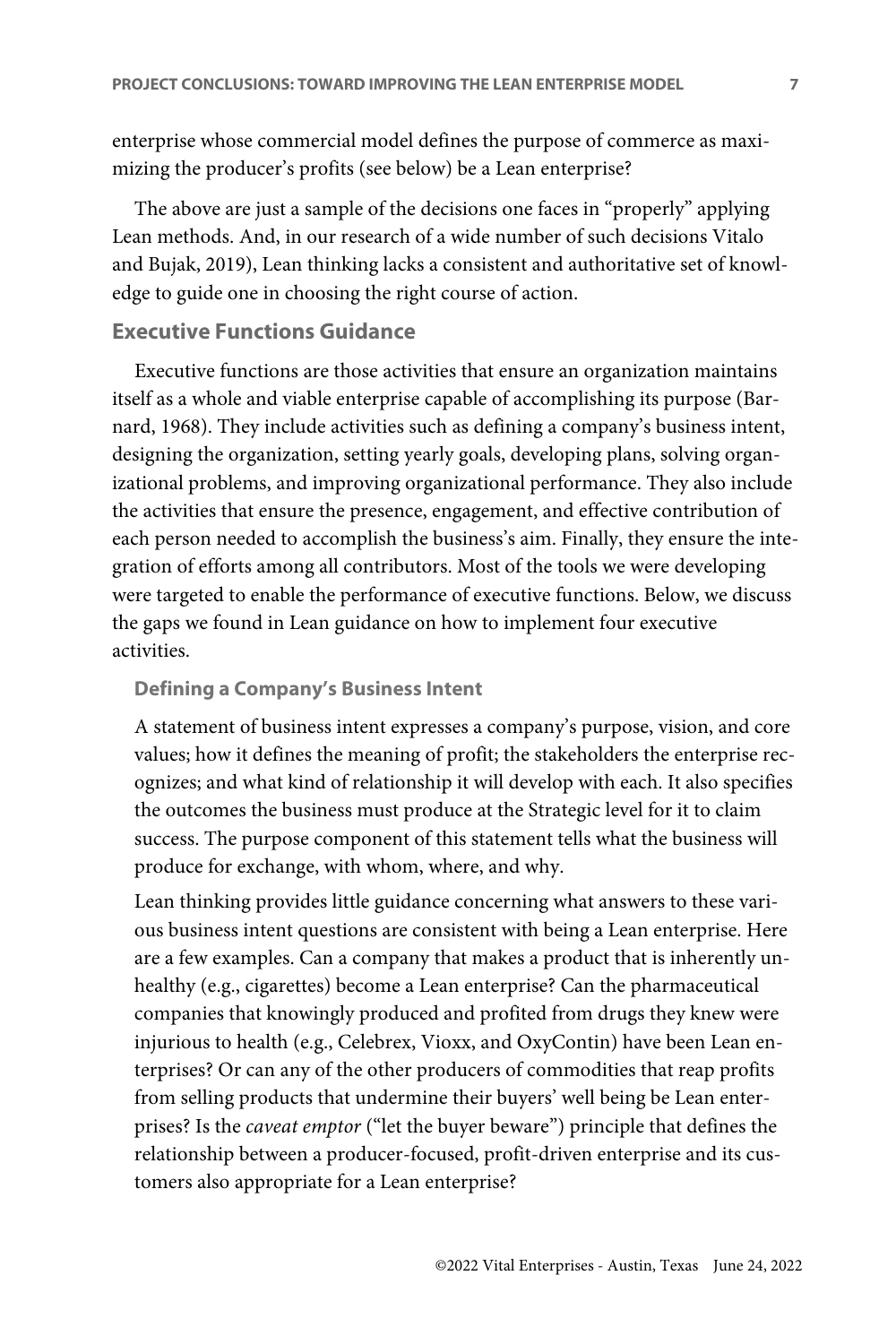And what is Lean's understanding of *profit*? Is profit *only* money acquired that exceeds costs? Is it money at all? Do monetary gains, in themselves, advance the purpose of a Lean enterprise or does its utility depend on how it is used?<sup>2</sup> Is learning profit? Is having better skilled contributors as a result of an organization's development efforts profit? Given our image of Lean enterprise, we answered these questions as follows. Profit is a any gain that directly advances the purpose of an enterprise. Monetary profit, in itself, does not advance the purpose of a Lean enterprise. Only when surplus money is applied to improving the value-adding capability of an enterprise does it have value within the context of the Lean Enterprise model. We also concluded that developing and applying learning that improves the value-adding performance of the enterprise *is* profit. So too is the result of having more skilled contributors generating greater value-adding outputs profit. But, based on our research, such a set of answers would generate much disagreement and, most relevant here, there is no body of authoritative knowledge within Lean thinking that one can use to resolve such disagreement.

### **Organizational Design**

Organizations larger than a single work unit divide their work into subsets of operations with each subset having a more specific focus. This division of the work is called *departmentation*. Its output is represented by the various "boxes" that appear on a company's organization chart. Each box identifies a distinct work group. Each lower tier of boxes represents a more limited level of activity.

Organizational designers also specify who is accountable for each segment of the company's performance and what default communication path members should use. This task draws the solid or dotted lines that connect the boxes in an organization chart.

Finally, an organization's designer determines the social aspect of the organization by clarifying the basic role workers are expected to perform, their involvement in business decision making, and how they will work together to accomplish the purpose of the enterprise.

Based on our business consulting experience, the design of most, if not all, organizations is a hodgepodge of tradition, some logic, and a good deal of politics. For example, in most businesses you will find parts of one business function split away and placed under different function heads. This splintering of functions hinders implementing a business measurement system capable of supporting learning from performance; the implementation of Lean's

 $2$  If challenging monetary gain as profit seems silly, recall the words of Henry Ford (1922), "Money cannot make anything and money cannot manage anything."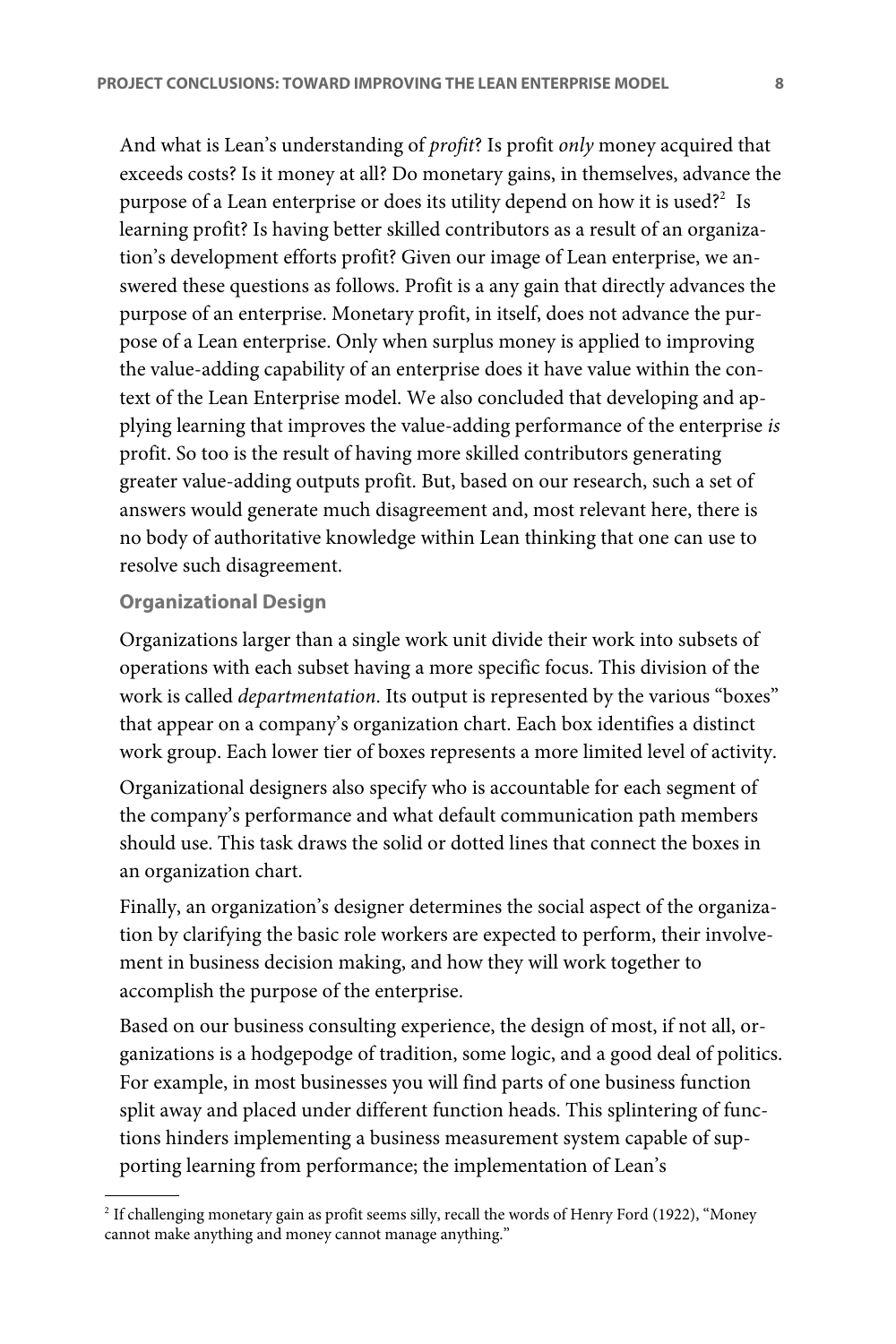organization-wide, yearly planning and renewal process (Hoshin Kanri); and functional teaming within and across all work units and locations.

Realizing that these problems exist, we decided to develop a tool for reconceiving an organization's current design so that it enables the implementation of Lean practices. This purpose led to the question of how a Lean enterprise should be organized. Most Lean community members would likely answer "by value streams." But, operationally, what does that mean? A modern organization is composed of very many functions each of which has a value stream. How should they be identified? How should they interrelate? How should they be managed? We could not find answers to these questions in our Lean literature research. Yet, without that knowledge one cannot design an organization in a manner that will support critical elements of the Lean Enterprise model.

Absent explicit guidance, we developed a solution. That solution was triggered by statements made by Tokihiko Enomoto (1995) that revealed to us the role of Chester Barnard in Japanese management's conception of organizational structure.<sup>3</sup> But, this solution—despite its pedigree, logic, and utility—does not make it "Lean thinking." As far as we can discern, Lean community members are not even aware of Barnard and his role in shaping Japanese management thinking.

### **Market Strategy**

The Lean literature is markedly deficient in discussing what competitive strategies a Lean enterprise may undertake. Certainly, one well-rooted notion is that a Lean enterprise should win customers by offering them superior value. Beyond that point, little to nothing is said about what other marketplace strategies a Lean enterprise should and should not use. For example, one approach for competing in a marketplace is to use control strategies such as creating barriers to market entry by potential competitors so that customer choice is limited. IBM reportedly used this strategy to build its domination of the "big iron" mainframe computing market in the 1970s and 80s (Baase 1974; U.S. Department of Justice 1995). One technique it applied was "bundling." IBM "often required buyers to pay for a lot of services they did not want at all or could have obtained more cheaply elsewhere, but they wanted IBM equipment enough to accept the package deal" (Baase 1974). As well, some customers complained that IBM threatened "to stop maintenance service or cancel leases if the user attache[d] equipment made by a competitor to an IBM main-frame" (Baase

<sup>&</sup>lt;sup>3</sup> Chester Barnard (1886-1961) is considered by many to be the premier theorist on the topics of organization and executive functioning. His seminal work, *The Functions of the Executive*, was published in 1938 and is still taught in graduate programs in business and management today. His writings about how an organization should be structured, among other topics, were widely praised in Japan in the early 1950s and did contribute to the Lean model (Enomoto, 1995).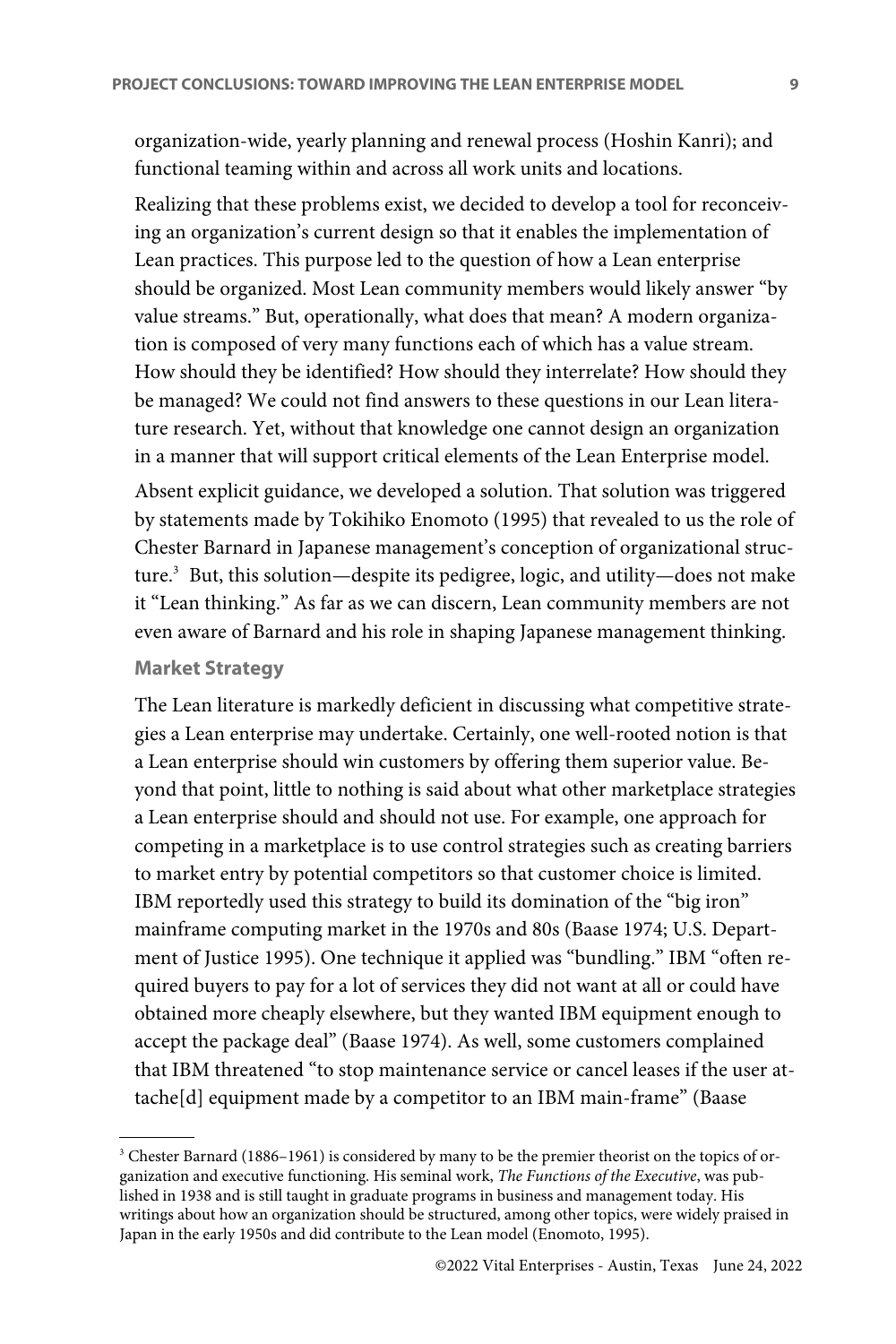1974). Bill Gates' Microsoft Incorporated also used a control tactic in the 1980s to squash competition to its MS DOS operating system. It required all computer manufacturers to pay for an MS DOS license for every machine they made whether or not it had MS DOS installed. Otherwise, the vendor *could not install MS DOS on any of its machines* (U.S. Department of Justice 1994). In both cases, the market strategies used were not judged illegal, although actions to modify these behaviors were negotiated with each company. Nonetheless, can a Lean enterprise use such strategies? If not, why not? Where does Lean stand on these practices? Can a company using market control strategies be a Lean enterprise?

Companies seeking a competitive advantage sometimes compete on price. One approach that companies have used to maintain or reduce pricing shifts costs to the customer without the customer seeing it. Consider a simple example involving rework costs. A company experiencing rework cost due to warranty failures can reduce that cost by determining the likely breakdown point of its product i.e., its product's "mean time to failure" given the product's existing state of quality in terms of both its design and execution. With this information, it can adjust its warranty period so that there is less chance that a product failure will occur within the warranty period. By doing this, the company shifts that cost to its customers by arranging matters so that the buyer pays for the product's repair. Can a Lean enterprise use such a strategy? It is certainly legal.

Still another strategy producers use to win customers involves withholding information from customers that might negatively affect one's sales or profits. As documented by Vitalo and Bujak (2019), Toyota used this strategy to protect its sales and profits during the period between 1995 and 2010.<sup>4</sup> It withheld information about defects in its cars. Before that, tobacco companies used this strategy to sustain their sales of cigarettes for decades (Levin, 2006). More recently, Exxon has apparently used this strategy to protect its highly profitable fossil fuel business (Banerjee and Song, 2015; Banerjee, Song, and Hasemyer 2015; Banerjee, Song, and Hasemyer 2015a; Cushman 2015; Hasemyer and Cushman, Jr., 2015; Song, Banerjee, and Hasemyer 2015). Again, can a Lean enterprise use this strategy? If not, why not?

#### **Externalities**

An externality is a cost (negative externality) or benefit (positive externality) experienced by a party who was not a participant in the transaction that caused the cost or benefit. Air pollution experienced in eastern states in the United

<sup>4</sup> See Exhibit A1 in *Why Toyota Is Not Lean Thinking's 'Rosetta Stone'* (Vitalo and Bujak, 2019) for a documented, detailed listing of these actions.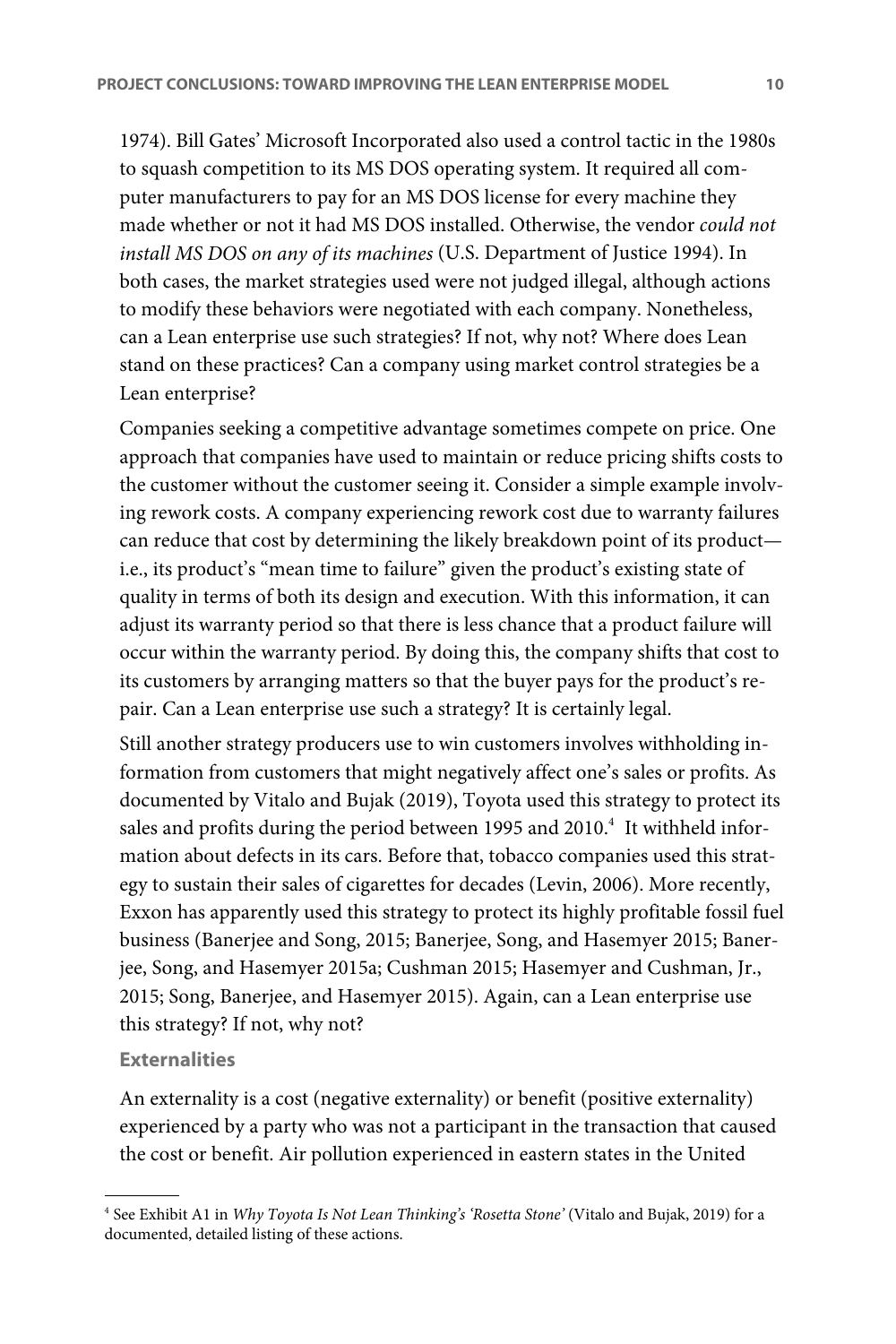States caused by coal-burning power generating companies operating in the western states is an example of a negative externality. Companies implementing the dominant producer-focused, profit-maximizing approach to commerce seek to minimize negative externalities and maximize positive ones. When a negative externality exists, such producers take no responsibility for the costs required to remedy it nor the human harm it produces. Rather, they pass these costs on to society.<sup>5</sup> When a positive externality occurs—for example, when a pharmaceutical company is doing taxpayer funded research that yields a marketable drug—capitalist companies seek to keep for themselves all the monetary benefits that the "paid-for-by-the-taxpayer discovery" can generate. How should a Lean enterprise deal with externalities? What principles should guide its conduct? What is permissible and not permissible?<sup>6</sup>

#### **Employee Compensation**

Compensation is one of a set of actions that distribute the financial gains produced by a company. For employees, it includes base pay, variable pay, awards, and benefits. The commercial model a business implements (e.g. Capitalism) and, to some extent, the form of business it assumes (e.g., corporations, limited liability companies, partnerships) determine how compensation decisions are made and in whom the power for making them is vested.

Within a producer-focused, profit-maximizing corporation, management decides the compensation of all roles except the chief executive officer role. At least for hourly wage workers, the pay structure is designed to ensure the lowest cost compensation system that will attract, motivate, and retain needed employees since the company seeks to maximize its profit and wages detract from profits.

What is Lean thinking's guidance on compensation? Liker and Hoseus (2008) describe the approach that Toyota Motor Corporation uses to compensate employees. Toyota's guiding concept for compensation within the United States is "perceived fairness." If it sets compensation such that employees *perceive it as fair*, then compensation will be deemed acceptable from the employee's perspective.

<sup>&</sup>lt;sup>5</sup> Milman (2019) reports on an effort to pass legislation that will extend to polluting corporations legal immunity for damages done to the environment by the pollutants they emitted. The law "would squash [a] raft of climate lawsuits launched by cities and counties across the US seeking compensation for damages." The promoters of this plan include British Petroleum, Exxon Mobil, Chevron, ConocoPhillips, Shell Oil Company, and Microsoft Corporation. Can any of these corporations be a Lean enterprise?

<sup>6</sup> Some people might see Toyota's publicly expressed value of upholding one's community responsibility and acting as a good citizen as relevant here in clarifying Lean's position on externalities. However, we cannot simply use Toyota's public speech as a definition of Lean thinking. As already stated, the company's conduct has frequently varied from its public speech (Vitalo and Bujak, 2019).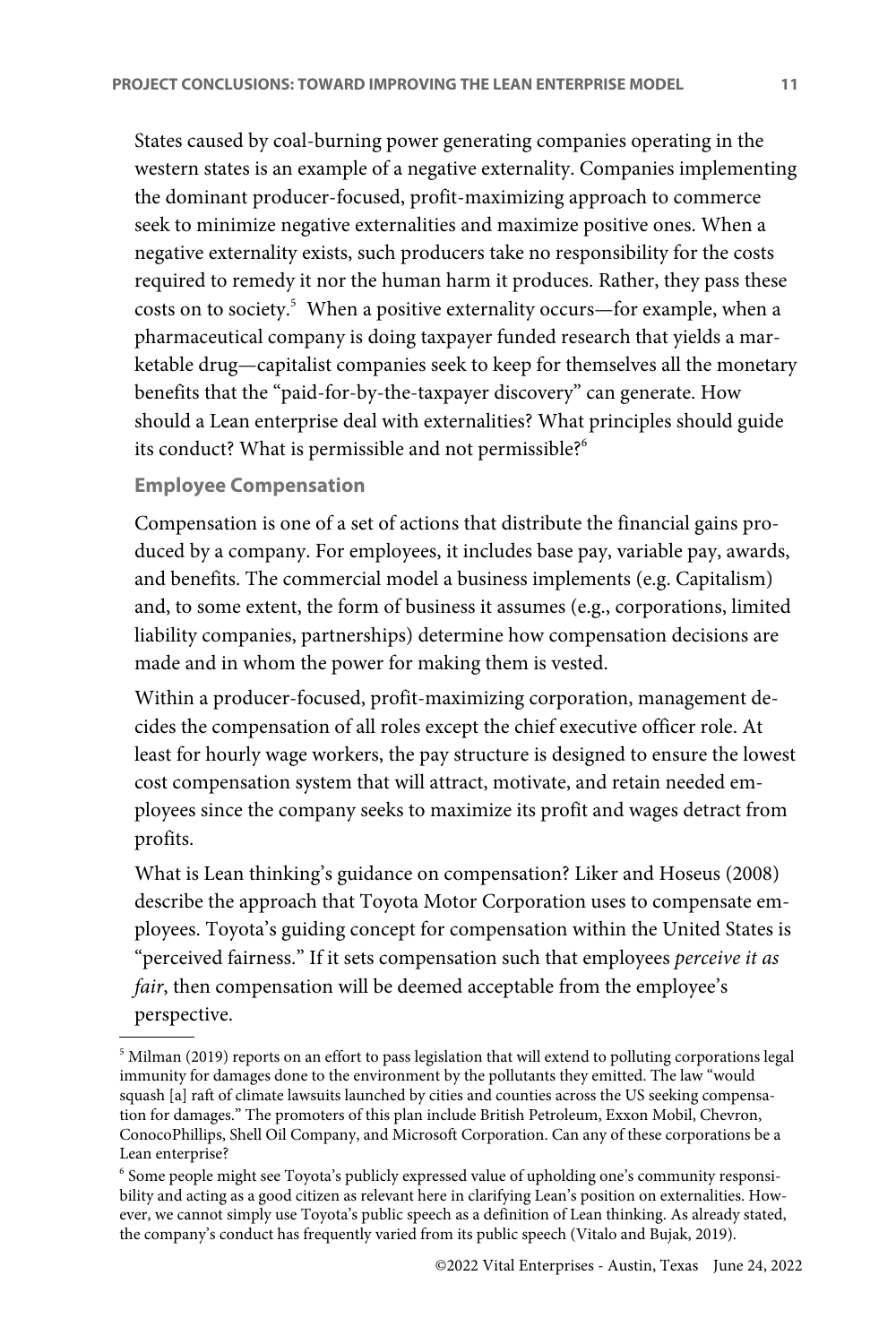Operationally, Toyota sets the pay for hourly wage workers using locale-specific market surveys. These surveys find a range of pay and Toyota attempts to either match the first or second best pay level found. This intent is subject to a controlling condition. Toyota "wants to be competitive *without giving away its profits* [italics added] (Liker and Hoseus, 2008, page 408)."

But, is "perceived fairness" really "fair?" And, if not, what approach is consistent with Lean thinking? Consider these facts. The findings of market surveys can be artificially depressed due to coordination between employers for the purpose of suppressing wages or through governmental actions that weaken labor's ability to organize and bargain for better wages. As an example of the former action, recall how major IT companies conspired to and succeeded in suppressing employee wages in the Silicon Valley. "In early 2005, ... Apple's Steve Jobs sealed a secret and illegal pact with Google's Eric Schmidt to artificially push their workers wages lower by agreeing not to recruit each other's employees, sharing wage scale information, and punishing violators" (Ames, 2014). The participants in this agreement expanded to include Intel, Adobe, Intuit, and Pixar (Knoczal, 2014). With this collusion among employers, employee wages were effectively suppressed.

As to governmental actions, over the last 60 years both state and federal governments have limited the right of workers to unionize, strike, and otherwise bargain for what they perceive to be fair wages. This weakened state of workers has been openly acknowledged by Federal Reserve Chairpersons Alan Greenspan and Janet Yellen (Pollin, 2002). By either of these means (employer coordination or governmental action), any market survey would reveal comparative wage levels that would be "perceived" as fair but, by any common sense measure, not be fair.

What if one took a different perspective to judge fairness, a perspective used by businesses themselves? Consider, for the moment, compensation as being an employee's return on investment. His or her investment is the time, effort, and skill applied in advancing the company's goals. It also includes all the costs associated with being able to make that investment. These include the currently non-reimbursed cost of the worker's prior education and non-compensated time spent in developing his or her expertise. It also includes all costs associated with the worker's personal maintenance (food, shelter, clothing, safety, maintenance of fitness to work, etc.), and any expenses related directly to his or her work (e.g., travel, uniforms, cleaning of uniforms). One might challenge that a truly fair wage must deliver a positive return on this investment. Since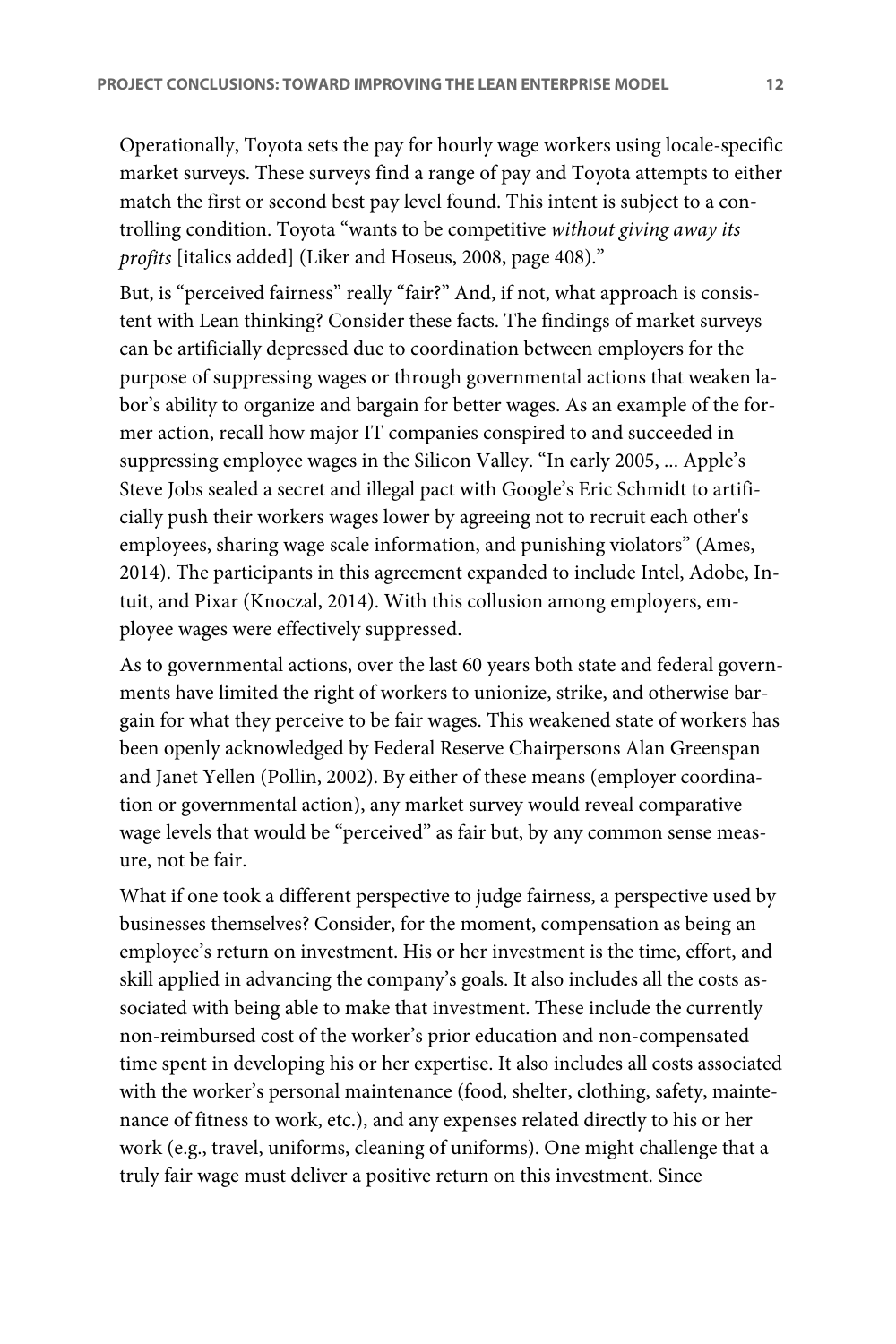employers look at their success in these terms, would it not be "fair" for employees to do likewise? Would this perspective be more consistent with Lean thinking?

Still another possible perspective on fairness is to set "total compensation" as a negotiated portion of the monetary value of what a worker produces for the business.<sup>7</sup> Such pay would reflect the actual yield of monetary benefits the business derives from the worker's invested effort. Is this the perspective a Lean enterprise should assume?

Finally, consider this. According to Liker and Hoseus (2008), Toyota decides what compensation it will pay an employee with an eye to *preserving its profit*. It alone, without transparency, decides what amount of profit Toyota "deserves."<sup>8</sup> Would not equity in a Lean enterprise, with its emphasis on team and community, require that both employees and employer participate in this decision making with equal access to information?

## **Foundational Knowledge**

The third significant problem with Lean thinking is the absence of explicit assumptions about the nature of people and derivative principles from which the model's various ideas about commerce and the management of a commercial enterprise flow. All theories of commerce and business management are rooted in a set of premises about people. Commerce is the exchange of resources between people. Management actions engage, enable, support, and ensure the aligned and effective performance of people. A theory explaining how either unfolds is built on its understanding of people's motives, values, inclinations, and purposes. Deming (2000) referred to this set of knowledge as "psychology." It documents one's fundamental understanding of the nature of people and the factors that affect their behavior. This knowledge clarifies why people enter into commerce, what they seek to realize from it, how they will conduct commerce to achieve their purpose, how an organization is created and sustained, whether and how people can be aligned to a common goal, and whether and how one successfully engages, involves, and enables their successful performance.

The prevailing producer-focused, profit-maximizing approach to commerce, for example, is based on a set of explicit assumptions about human motivation and the end people pursue when interacting with others. Its view of people's nature is that they are radically individualistic and driven to maximize their personal

 $7$  This calculation could be refined to subtract from the value produced whatever costs the producer incurred to support the worker in producing that value.

<sup>&</sup>lt;sup>8</sup> We say, "without transparency" because we have not read anywhere that the Toyota Motor Corporation uses *open book accounting* to share financial information with its employees and nor do they share the specific decision criteria executives use in making financial choices.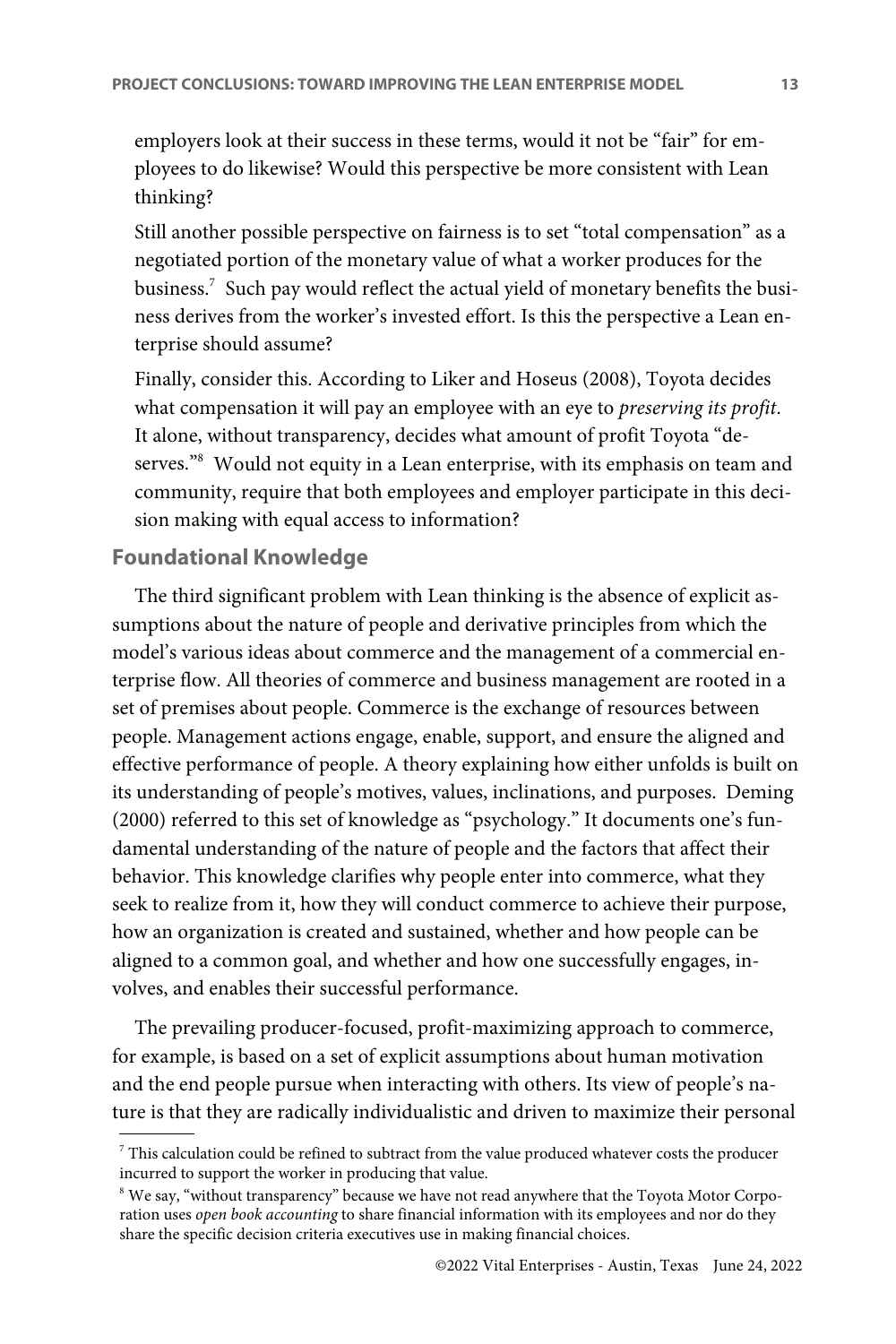gains from every exchange with others. It further assumes that they rationally pursue this end without regard for the impact of their decisions and on others (Hubel, 2014; Yamagishi, Takagishi, Matsumoto, and Kiyonari 2014). From these assumptions, the model deduces that people will only engage with others to satisfy a need or want. If taking is not an option, then they will engage with others on a *quid pro quo* basis and always with the intent of getting more than he or she gives. Given people's inherently selfish purposes, each person must look out for his or her own interests.

Based on this thinking, people only join an organization to acquire some externally supplied personal gain, usually, but not necessarily, money. Thus, management should recruit employees by using external incentives or persuasion, and do it at the least cost to the organization (Barnard, 1968). Further managers must control employees through active supervision to obtain from them the performance the business seeks, since the intrinsic direction of employees is to pursue their own interest, not the employer's interest. And, given that all people seek to maximize their receipt of benefits from every exchange, they will be inclined to do the least work to obtain the most gain they can realize (Hubel, 2014).

What are Lean Enterprise's assumptions about people's nature? How does Lean thinking replace this producer-focused, profit-maximizing set of assumptions? We could not find any clear and consistent answers to those questions.

### **Insurmountable Obstacles to Resolving Lean's Problems**

We finished our book about the Lean Enterprise model detailing how to design, construct, and manage a Lean enterprise and succeed in Lean commerce before we appreciated the above described problems. We had closed each knowledge gap by reasoning from our understanding of what Lean Enterprise was about and drawing on the works of W. Edwards Deming. At that point, the question we needed to answer was whether we could confirm that what we had written truly represented the "Lean Enterprise Model." When we could not find explicit confirmation of what we wrote, we considered the following options:

- Derive Lean's assumptions about the nature of people by backward reasoning from its management rubrics.
- Use Toyota as Lean's Rosetta Stone to formulate Lean's missing knowledge and verify the basic principles that explain the "why" underlying Lean thinking.
- Convene a type of "loya jirga" to close the gaps in Lean thinking and complete its knowledge base.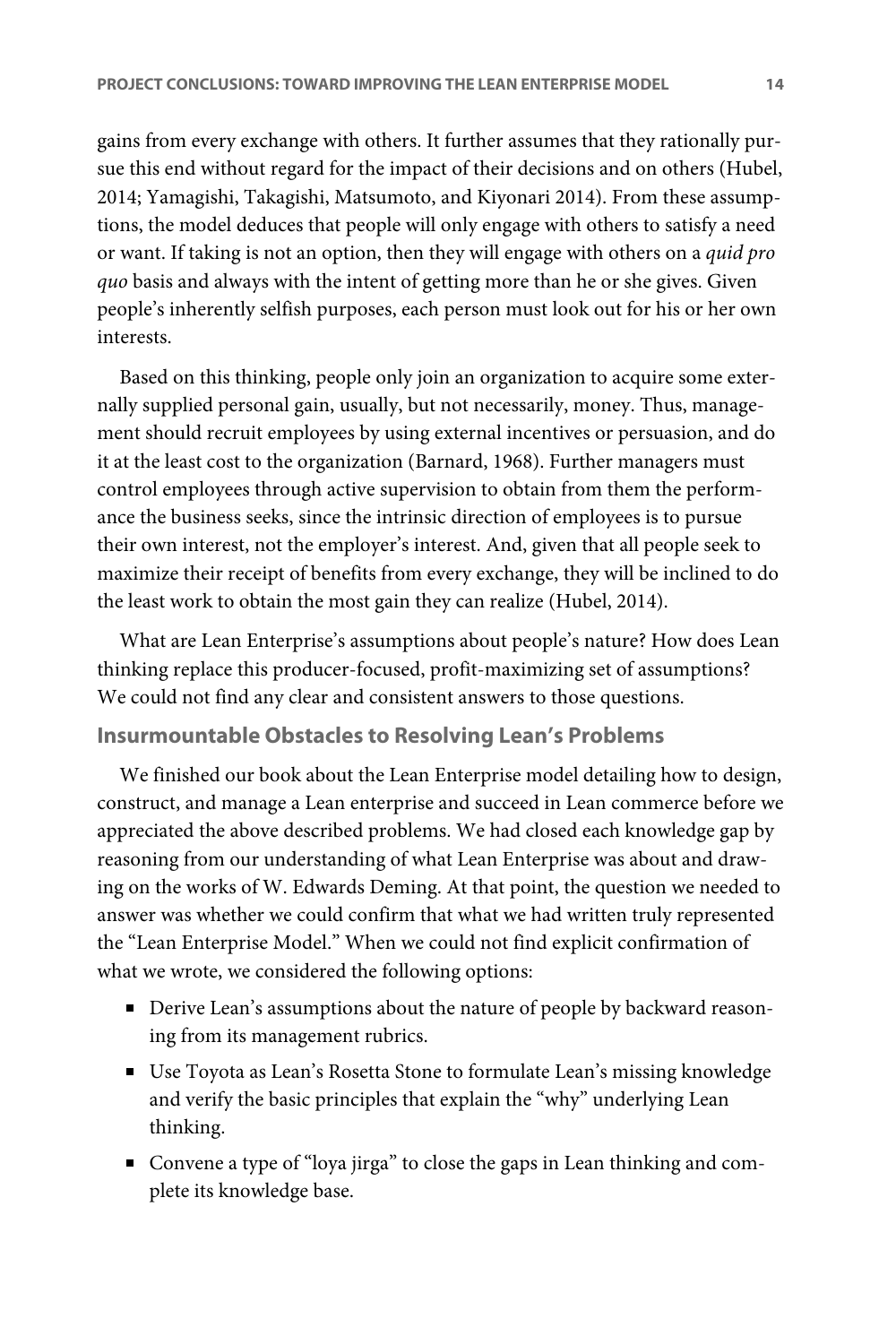#### **Fundamental Knowledge Not Derivable from Lean Management Rubrics**

We investigated whether we could uncover Lean's assumptions about the nature of people by inferring those assumptions from its management rubrics. As documented in our technical report on *Why Lean Management's Rubrics Cannot Tell Us What Lean's View of People Is* (Vitalo and Bujak, 2019a), one cannot confidently reason backwards from rubrics to assumptions about people's nature. Lean management's guidance is essentially a set of dictums that clarify what one should do and how one should behave. "Strive for perfection in all operations," "Go to the source to find the facts" (Genchi Genbutsu), and "Respect people" are three examples. While such rubrics can stimulate thinking about human nature, one can not deduce *unequivocal* answers. Rubrics tell a manager how to *behave*, but a person's behavior may derive from very different motives and for different reasons. Vitalo and Bujak (2019a) investigated in detail one cornerstone rubric, "respect for people." By analyzing various expressions of this dictum as offered by different Lean writers, they showed the variety of meanings it can imply about the nature of people. For example, consider the notion that we should respect people "simply because it makes good business sense" (Shook, 2011). This explanation provides a utilitarian reason for respecting others. It suggests three possible human qualities: (1) the experience of being respected energizes people to perform what the person communicating that respect asks them to, (2) people behave in ways that get them what they seek (they are utilitarian by nature), and (3) that people are willing to manipulate others to acquire what they want (they can be manipulative). Why is pursuing a utilitarian end manipulative? Because Shook's explanation suggests that one should express respect for others because it motivates the others to behave in the ways you want them to behave. Respect is a response to one expresses when they perceive qualities in others they deem to be of value. It has no motivational quality. To express it not as a response to the perception of a person's value but to motivate a desired behavior is manipulative by definition.

Shook (2011), however, also states that we should respect others because "it's the right thing to do." That is a moral, not a utilitarian justification. It suggests that (1) there are one or more fundamental moral imperatives that people should abide by for some unstated reason and (2) people are unreliable when it comes to behaving morally. The second inference is based on the fact that people Shook's statement suggests that people need rubrics to remind them to behave as nature (or whoever) requires them to.

The above exercise simply shows the futility of trying to reason backwards from Lean management rubrics to Lean's fundamental assumptions about the nature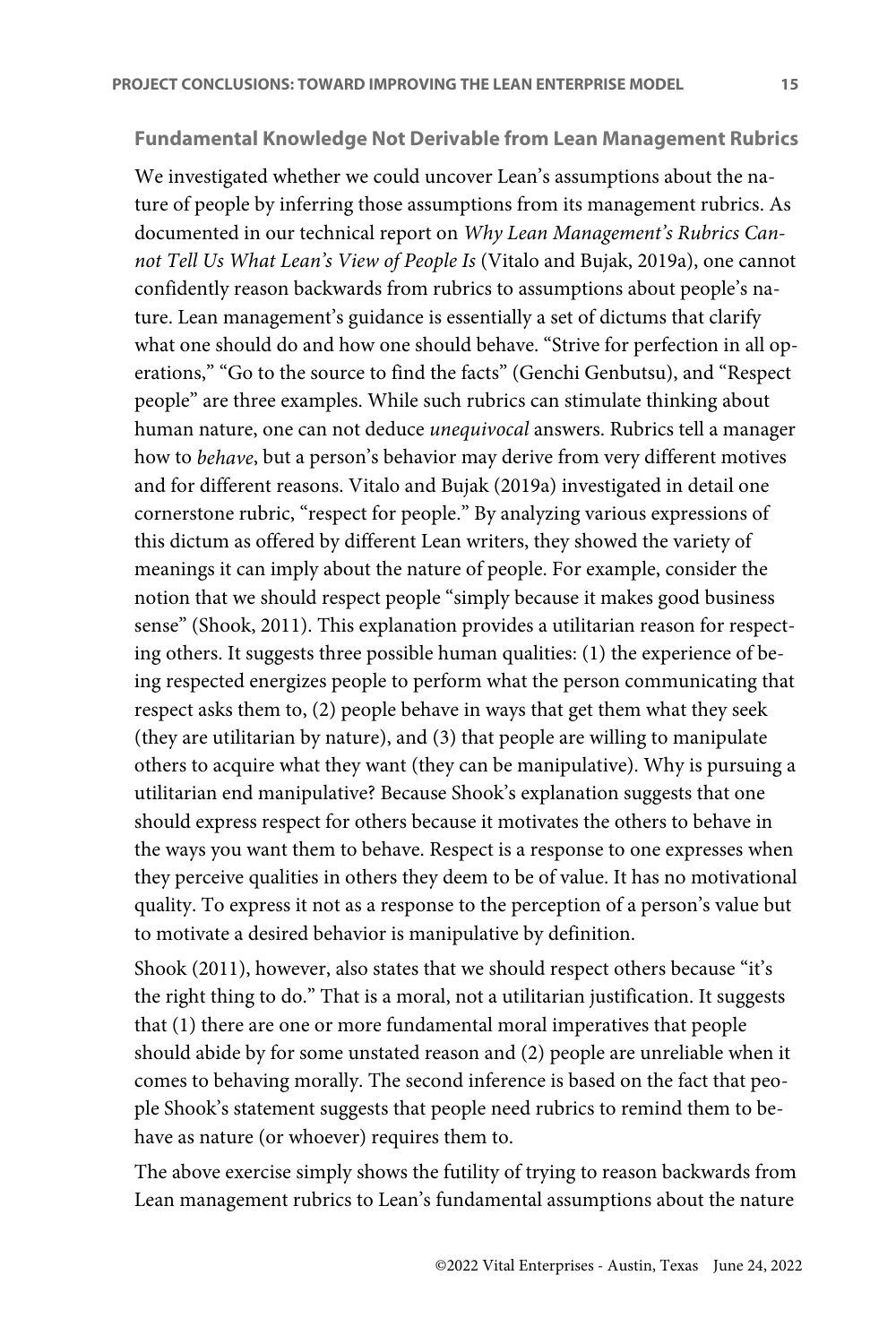of people. Not only do you end up with multiple possible solutions, you have no bases for deciding which, if any, is valid.

**Toyota Cannot Be Used to Close the Gaps<sup>9</sup>** 

When in doubt about how Lean should respond to one or another issue, many Lean authors attempt to discern an answer by referencing the practices of the Toyota Motor Company.

One source for Toyota's thinking is its famed document "The Toyota Way 2001." But as a resource for uncovering a deeper clarification of Lean thinking,



it has proven disappointing. According to Baudin (2013), that document does not provide any deeper understanding of the "whys" behind Lean thinking. Baudin is one of a few people who were provided the opportunity to read the document. He states, "As a stand-alone document ... it's not that useful ... . Based on its content alone, it would be difficult to tell the Toyota Way apart from other corporate philosophies like the HP [Hewlitt-Packard] way. A manager of a mid-size traditional plant, reading The Toyota Way 2001, would reasonably conclude that all he or she needed to do to emulate Toyota was follow its recommendations."

As an alternative, Lean writers have used their experiences in working with Toyota to help bridge some of the foundational knowledge gaps. But uncontrolled observations of specific work units in a worldwide organization do not render usable information for generalizing about how Toyota as a company behaves. Only a properly formed random sample of observational points across an organization and over a sufficient period of time can provide us with solid data. As we detailed in our exploration of this issue (Vitalo and Bujak, 2021), there are many inconsistencies between the performance of the Toyota Motor Company and so-called Lean thinking as derived from the selective work experiences reported by Lean authors. These inconsistencies occur at the strategic, operations, and executive functioning levels. They are numerous and serious

<sup>9</sup> See *Why Toyota Is Not Lean Thinking's 'Rosetta Stone'* (Vitalo and Bujak, 2021) for a thorough discussion of the limitations of using Toyota as one's guide for understanding what constitutes the Lean approach to commerce.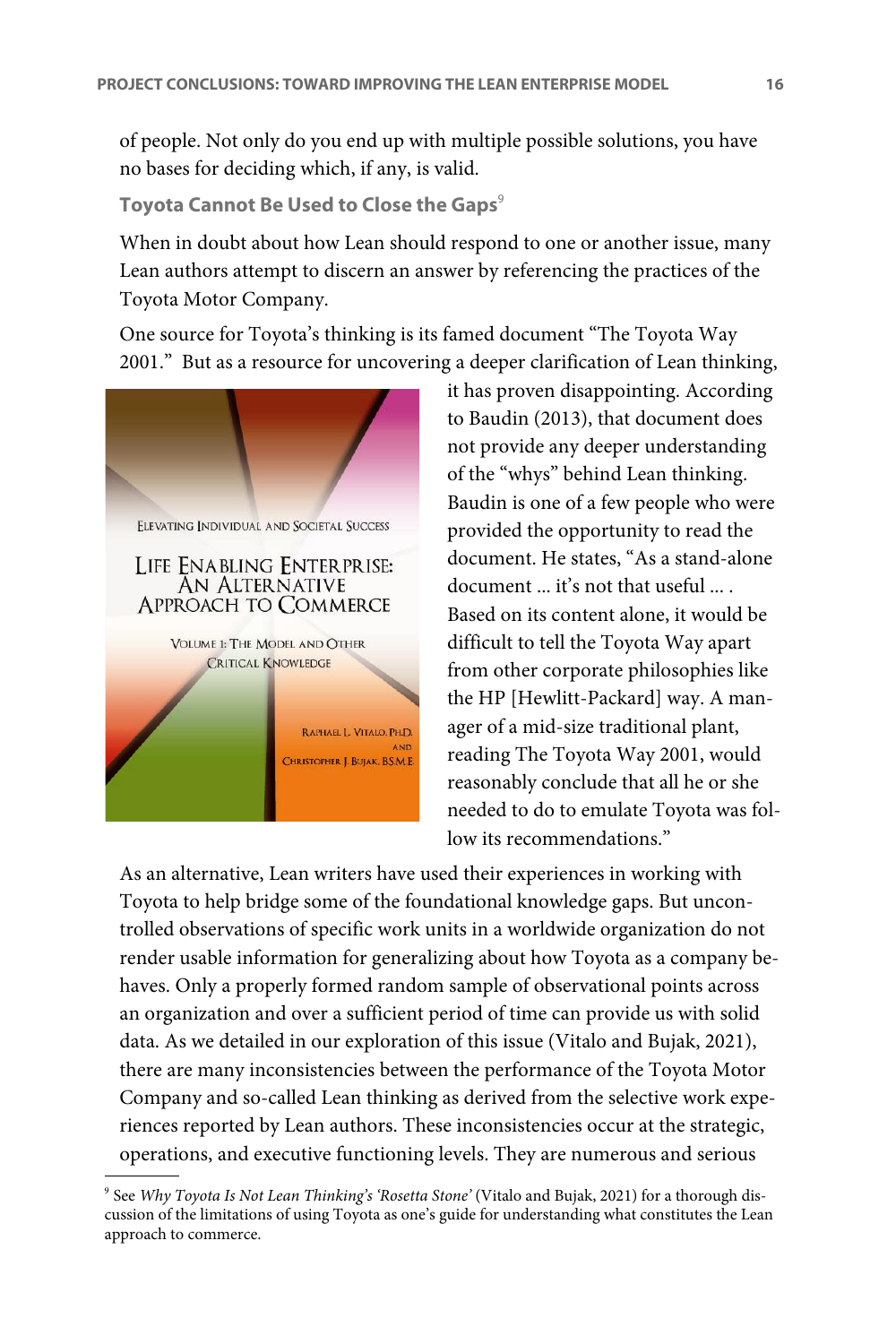and occurred over a considerable period of time. To date, no one has established in an empirically valid manner what the *Toyota Way* is. Policy statements are insufficient, especially in light of officially endorsed and fully-documented violations of those policies reported in Exhibit A1 of Vitalo and Bujak's (2021) technical report.

### **Convene a Type of "Loya Jirga" to Close the Gaps**

A loya jirga, or grand council, is a gathering of elders whose judgments about social and legal issues are consensually arrived at and accepted by their followers as authoritative. Could a loya jirga be convened and used to close the gaps in the Lean Enterprise model? We think not. Beyond the feasibility of such an endeavor given the worldwide breath of the Lean community, the killer factor for us was who speaks for Lean? Who among the hundred thousand or more Lean community members should generate the missing pieces in the Lean model and, given their recognized stature, establish their judgments as firm and authoritative to the degree that all Lean entrepreneurs will accept them? To these questions, we see no practical answers.

## **What We Concluded**

The conclusion of this project is that there is no feasible method available to close the gaps in the Lean Enterprise model that would result in an authoritative and accepted knowledge base for guiding a commercial enterprise in developing and conducting itself as a Lean enterprise. Thus, after spending more than three years researching and writing our book detailing what we understood to be the "Lean Enterprise Model" and describing how to implement it faithfully, and also providing a set of tools to support such action, we judged that we could not publish our work. Despite all our research, we had no legitimate basis for asserting that what we described was indeed an authoritative statement of Lean thinking. We also realized that the underlying commercial model a business adopts trumps the dictates of any management philosophy it claims to embrace. The dominant producer focused, profit driven approach to commerce (capitalism) will always see its employees as a cost. They will never share in any serious way control of management decision making with them. And, as to their conduct in any marketplace they enter, a capitalist enterprise is always going to pursue control of that marketplace including establishing its advantage over its customers. Such a state of power asymmetry ensures the greatest monetary gains. As Adam Smith wrote two-and-ahalf centuries ago, it enables them to raise "their profits above what they naturally would be, to levy, for their own benefit, an absurd tax upon the rest of their fellowcitizens" (Smith, 1776, pp. 213–214).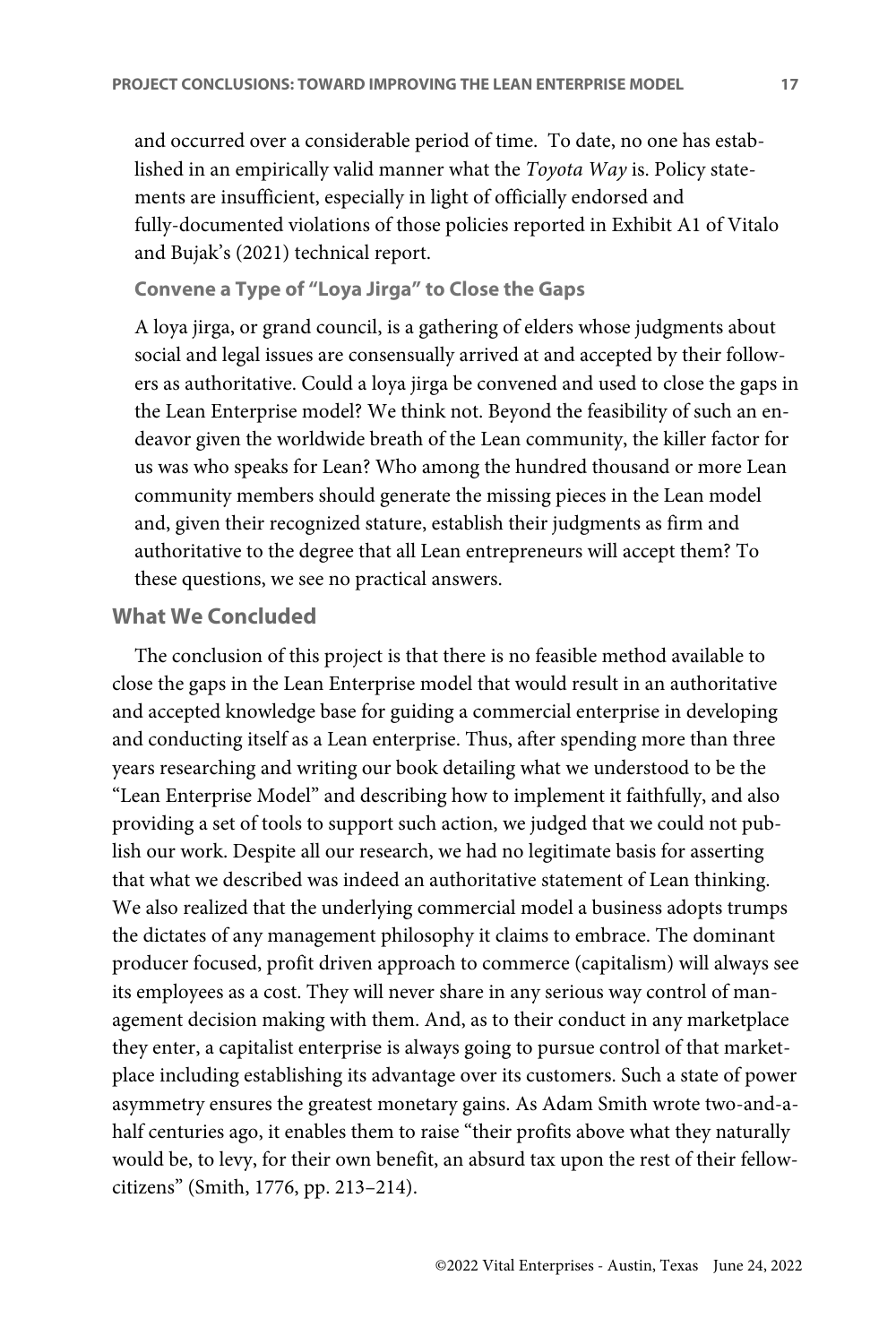After several more years of research and development, we developed a fully formed commercial model that, in good Lean tradition, incorporates what we learned from our previous work. We have labeled it "Life Enabling Enterprise." An advance review copy of this new book is available for free download until September 2022 at:

**http://www.vitalentusa.com/links/pdfs/LifeEnablingEnterprise-Vol1-ARC.pdf**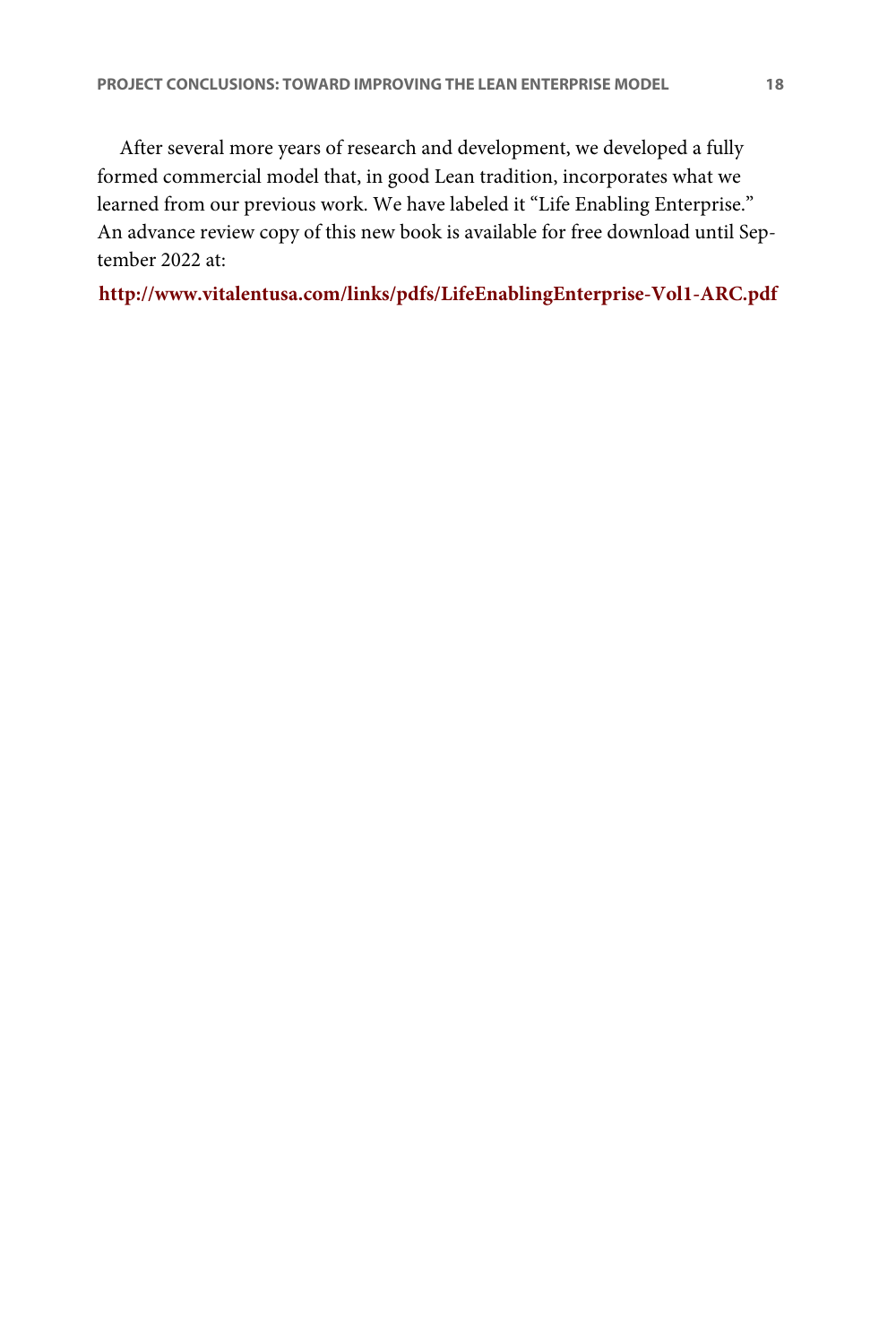# **References**

Ames, M. (2014, January 23). The Techtopus: How Silicon Valley's most celebrated CEOs conspired to drive down 100,000 tech engineers' wages. Retrieved October 2, 2015, from https://pando.com/2014/01/23/the-techtopus-

how-silicon-valleys-most-celebrated-ceos-conspired-to-drive-down-100000-tech-engineers-wages

- Baase, S. (1974). IBM: Producer or predator. *Reason*, April 1974, 4-10. Retrieved February 10, 2017, from https://www-rohan.sdsu.edu/faculty/giftfire/ibm.html
- Bainbridge, S. (2012). The shareholder wealth maximization norm. Retrieved August 28, 2013, from http://www.professorbainbridge.com/professorbainbridgecom/2012/05/the-shareholder-wealth-ma ximization-norm.html
- Banerjee, N.; Song, L.; & Hasemyer, D. (2015, October 16). Exxon's Own Research Confirmed Fossil Fuels' Role in Global Warming Decades Ago. *InsideClimateNews*. Retrieved October 27, 2015, from http://insideclimatenews.org/news/15092015/Exxons-own-research-confirmed-fossil-fuels-role-inglobal-warming
- Banerjee, N.; Song, L.; & Hasemyer, D. (2015a, October 17). Exxon believed deep dive into climate research would protect its business. *InsideClimateNews*. Retrieved October 27, 2015, from http://insideclimatenews.org/news/16092015/exxon-believed-deep-dive-into-climate-research-woul d-protect-its-business
- Banerjee, N. & Song, L. (2015, October 8). Exxon's Business Ambition Collided with Climate Change Under a Distant Sea. *InsideClimateNews*. Retrieved October 27, 2015, from http://insideclimatenews.org/news/08102015/Exxons-Business-Ambition-Collided-with-Climate-C hange-Under-a-Distant-Sea
- Baudin, M. (2013). The Toyota Way 2001: The necronomicon of lean. Retrieved January 7, 2015, from http://michelbaudin.com/2013/06/13/94306-8/
- Barnard, C. I. (1968). *The functions of the executive.* Cambridge, MA: Harvard University Press.
- Bujak, C.J. & Vecellio, P. (2014). Kaizen applied to public health improvement. Retrieved June 24, 2022, from http://www.vitalentusa.com/learn/kaizen\_applied\_to\_public\_health\_improvement.php
- Burns, A.D. (2008). Six Sigma lessons from Deming, Part 2. *Quality Digest*. Retrieved February 22, 2012, from http://www.qualitydigest.com/inside/six-sigma-article/six-sigma-lessons-deming-part-2
- Cushman, Jr., J.H. (2015, October 8). Highlighting the allure of synfuels, Exxon played down the climate risks. *InsideClimateNews*. Retrieved October 27, 2015, from http://insideclimatenews.org/news/08102015/highlighting-allure-synfuels-exxon-played-down-clim ate-risks
- DeLuzio, M. (2019). The Danaher Business System vs. The Toyota Production System. How are they the same? How are they different? Retrieved June 24, 2022, from https://www.linkedin.com/pulse/danaher-business-system-vs-toyota-production-how-same-markdeluzio
- Deming, W. E. (2000). *The new economics: For industry, government, education* (2nd ed.)*.* Cambridge, MA: Massachusetts Institute of Technology Center for Advanced Engineering Study.
- Dodge v. Ford Motor Co. 170 N.W. 668 (Mich. 1919). Retrieved January 29, 2020, from https://h2o.law.harvard.edu/cases/3965
- Emiliani, M.L. (2004). Is management education beneficial to society? *Management Decision*, 42(*3/4*), 481-498. Retrieved February 4, 2017, from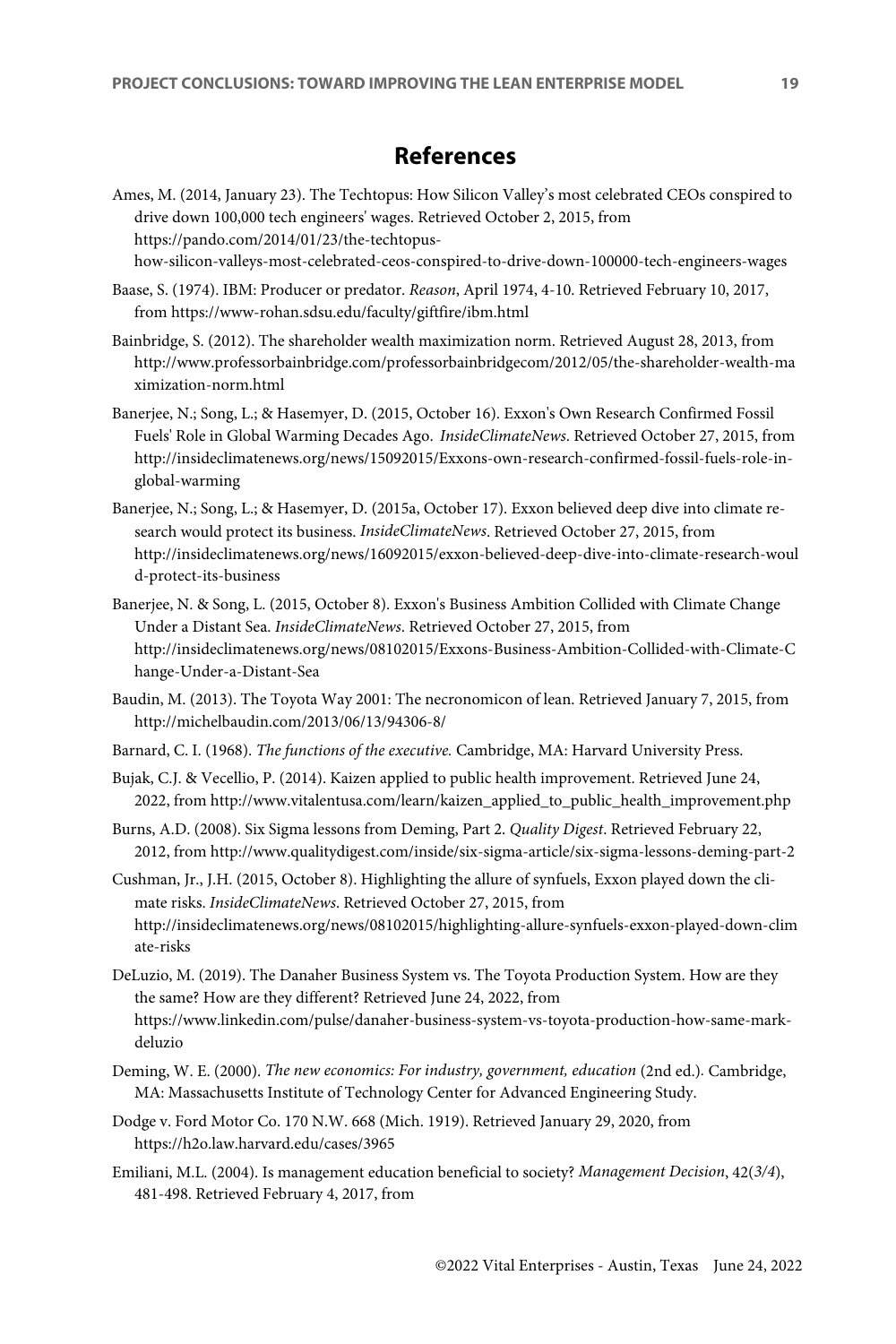https://www.researchgate.net/publication/235311329\_Is\_management\_ education\_beneficial\_to\_society

- Emiliani, M.L. (2007). Better thinking, better results. Center for Lean Business Management, LLC.
- Emiliani, M.L. (2011). Moving forward faster: The mental evolution from fake Lean to REAL Lean. Kensington, CT: The Center for Lean Business Management, LLC.
- Enomoto, T. (1995). The individual in the group. In P. Graham (Ed.), *Mary Parker Follett profit of management* ( 240–45), Washington, DC: Beard Books.
- Ford, H. (1922). Quotation from *Ford News*, January 15, 1922, issue. Retrieved August 2, 2019, from https://www.thehenryford.org/collections-and-research/digital-resources/popular-topics/henry-for d-quotes/
- Forrester, J.W. (2010). System dynamics: The foundation under systems thinking. Massachusetts Institute of Technology Cambridge. Retrieved November 23, 2021, fromhttp://static.clexchange.org/ftp/documents/system-dynamics/SD2011-01SDFoundationunderS T.pdf
- Friedman, M. (1970, September 13). The social responsibility of business is to increase its profits. *The New York Times Magazine*. Retrieved from http://www.umich.edu/~thecore/doc/Friedman.pdf
- Graban, M. (2007). Lean or "L.A.M.E."? Retrieved June 12, 2022, from https://www.leanblog.org/2007/03/lean-or-lame
- Hasemyer, D. & Cushman, Jr., J.H. (2015, October 22). Exxon sowed doubt about climate science for decades by stressing uncertainty. *InsideClimateNews*. Retrieved October 27, 2015, from http://insideclimatenews.org/news/22102015/Exxon-Sowed-Doubt-about-Climate-Science-for-Dec ades-by-Stressing-Uncertainty
- Hubel, P. (2014). Is homo economus a psychopath? *Forbes Magazine*. Retrieved June 10, 2019, from https://www.forbes.com/sites/peterubel/2014/12/15/is-homo-economicus-a-psychopath/#1f35cbe1 604e
- Jones, D. & Womack, J. (2009). Seeing the whole. Cambridge: MA, Lean Enterprise Institute.
- Kellner, T. (2020). New energy: How GE embraced 'Lean' and reinvented its birthplace. Retrieved June 24, 2022, from

https://www.ge.com/news/reports/new-energy-how-ge-embraced-lean-and-reinvented-its-birthpla ce

Knoczal, M. (2014). The Silicon Valley Labor Scandals Prove Minimum Wage Hikes Don't Cost Jobs. *The New Republic*. Retrieved June 1, 2019, from https://newrepublic.com/article/116608/silicon-valley-labor-scandals-prove-minimum-wage-hikesdont-cost-jobs

- Levin, M. (2006). Big tobacco is guilty of conspiracy. *The Los Angeles Times*. Retrieved November 18, 2015, from http://articles.latimes.com/2006/aug/18/nation/na-smoke18
- Liker, J.K. & Hoseus, M. (2008). *The Toyota culture: The heart and soul of the Toyota way*. New York: NY, McGraw-Hill.

Milman, O. (2019). Microsoft joins group seeking to kill off historic climate change lawsuits. *The Guardian*. Retrieved June 11, 2019, from https://www.theguardian.com/technology/2019/may/01/microsoft-joins-group-seeking-to-avoid-cli mate-change-lawsuit

- Nemoto, M. (2009). Total quality control and the Toyota Production System. In K. Shimokawa & T. Fujimoto (Eds.), *The birth of lean* (pp. 171–215). Cambridge, MA: Lean Enterprise Institute.
- Ohno, T. (1988). *Toyota production system*. New York, NY: Productivity Press.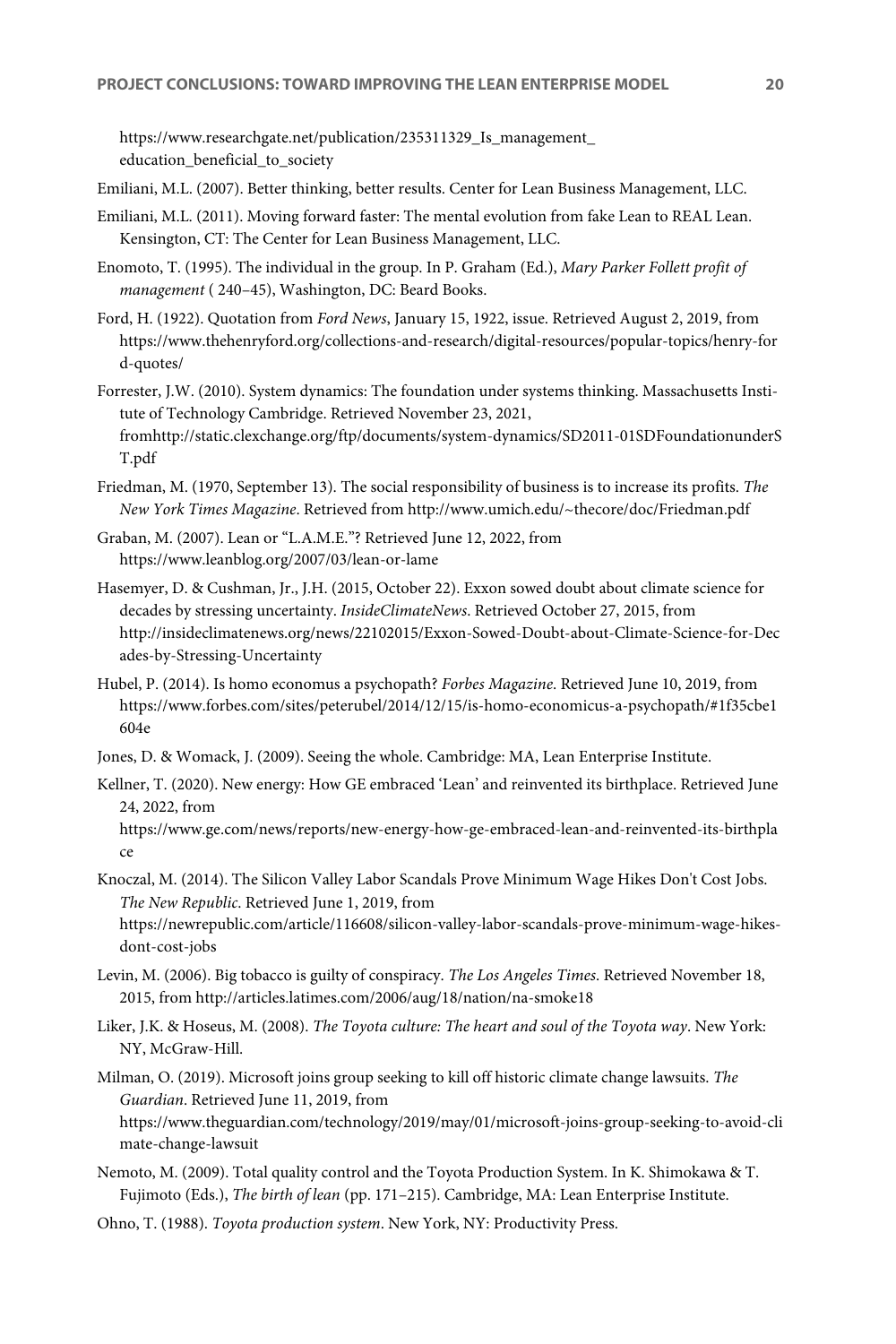- Pollin, R. (2002). Wage bargaining and the U.S. Phillips Curve: Was Greenspan right about "Traumatized Workers" in the 1990s? Department of Economics and Political Economy Research Institute (PERI) University of Massachusetts-Amherst Amherst, MA. Retrieved February 24, 2017, from http://courses.umass.edu/econ797a-rpollin/Pollin--Was%20Greenspan%20Right%20about%20Tra umatized%20Workers.pdf
- Rather, M. & Shook, J. (1999). Learning to see. Cambridge: MA, Lean Enterprise Institute.
- Reed, M. (2004). Kaizen in action in Asia. Retrieved June 24, 2022, from http://www.vitalentusa.com/members/asia\_ci.php
- Shook, J. (2011). How to go to the gemba: Go see, ask why, show respect. Message posted to John Shook's E-letters, archived at http://www.lean.org/shook/DisplayObject.cfm?o=1843
- Smith, A. (1776)*. An inquiry into the nature and causes of the wealth of nations.* An Electronic Classics Series Publication. Retrieved March 25, 2019, from https://eet.pixel-online.org/files/etranslation/original/The%20Wealth%20of%20Nations.pdf
- Song, L., Banerjee, N., & Hasemyer, D. (2015, September 9). Exxon confirmed global warming consensus in 1982 with in-house climate models. *InsideClimateNews*. Retrieved February 10, 2017, from https://insideclimatenews.org/news/18092015/exxon-confirmed-global-warming-consensus-in-198 2-with-in-house-climate-models
- U.S. Department of Justice (1994, July 16). Microsoft agrees to end unfair monopolistic practices. Retrieved June 1, 2019, from

https://www.justice.gov/sites/default/files/atr/legacy/2006/04/11/msjudge.pdf

- U.S. Department of Justice (1995). United States' memorandum on the 1969 Case. Retrieved February 10, 2017, from https://www.justice.gov/atr/case-document/united-states-memorandum-1969-case
- Vitalo, J. & Guy, M. (2004). Office Kaizen with customer involvement. Retrieved June 24, 2022, from http://www.vitalentusa.com/learn/projects/office\_kaizen\_full.php
- Vitalo, J. & Lowery, T. (2003). Improving product shipping. Retrieved June 24, 2022, from http://www.vitalentusa.com/learn/projects/separator\_kaizen.php
- Vitalo, J. (2005). Core staging and setting Kaizen. Retrieved June 24, 2022, from http://www.vitalentusa.com/learn/projects/core\_set\_full.php
- Vitalo, R.L. & Bujak, C. J. (2019). The missing pieces in the Lean Enterprise Model. Retrieved June 12, 2019, from http://www.vitalentusa.com/learn/missing\_pieces\_in\_the\_lean\_enterprise\_model.php
- Vitalo, R.L. & Bujak, C. J. (2019a). Why Lean management's rubrics cannot tell us what Lean's view of people is. Retrieved May 4, 2020, from

http://www.vitalentusa.com/learn/why\_lm\_rubrics\_not\_enough.php

- Vitalo, R.L. & Bujak, C. J. (2021). Why Toyota is not Lean Thinking's 'Rosetta Stone.' Retrieved October 31, 2021, from http://www.vitalentusa.com/learn/toyota\_not\_lean\_rosetta\_stone.php
- Vitalo, R.L. (2014). Lean insanity. Retrieved January 19, 2015, from http://www.vitalentusa.com/learn/lean\_insanity.php
- Womack, J.P. (2010). Beyond Toyota. Message posted to Jim Womack's E-letters, archived at http://www.lean.org/ common/display/?o=1306
- Womack, J.P. (2010a). Back to work. Message posted to Jim Womack's E-letters, archived at http://www.lean.org/common/display/?o=1366
- Womack, J.P. (2016). You can't make countries great without great jobs. Retrieved February 3, 2017, from http://planet-lean.com/you-can-t-make-countries-great-without-great-jobs